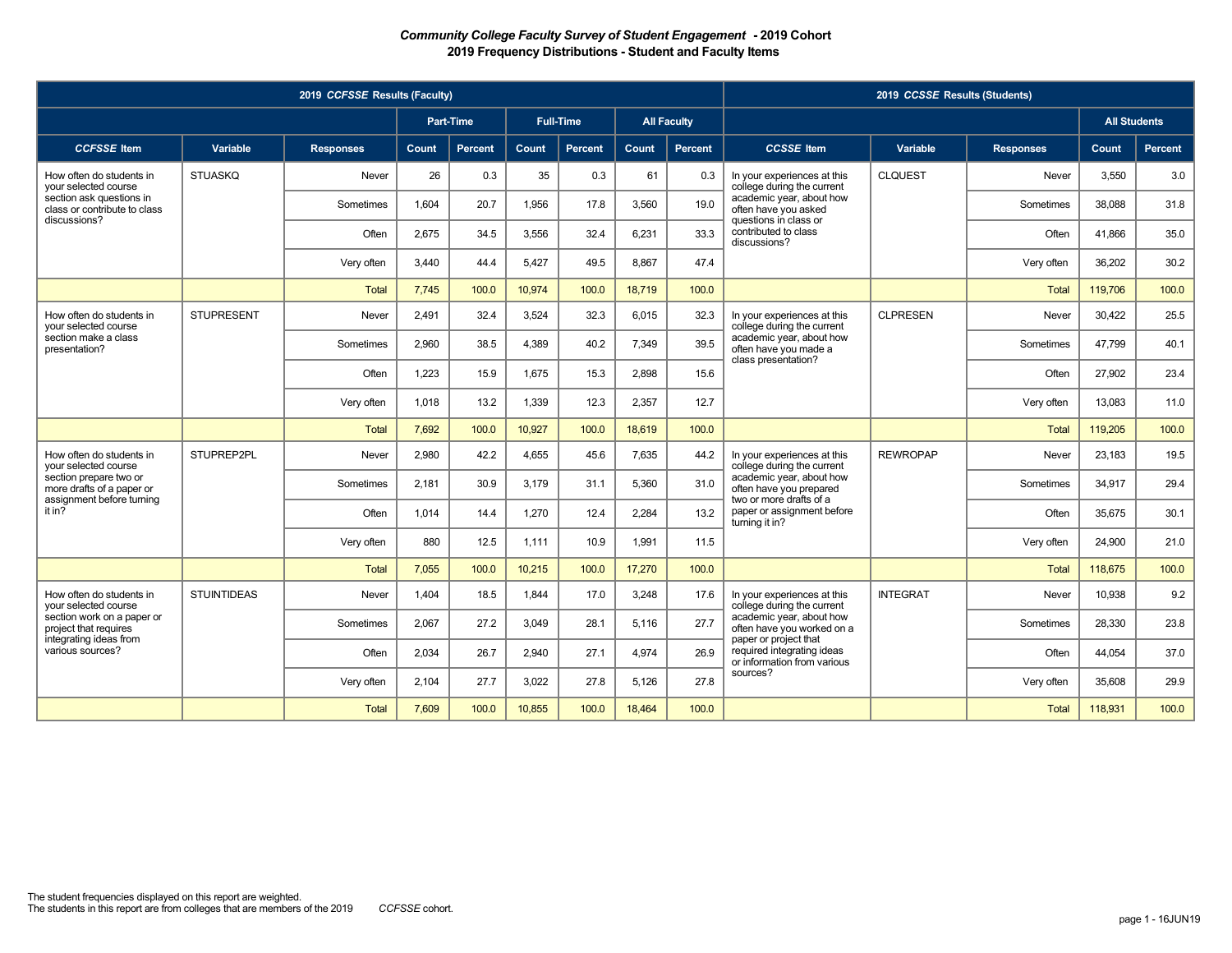|                                                        |                    | 2019 CCFSSE Results (Faculty) |       |                  |        |                  |        |                    |                                                                                     | 2019 CCSSE Results (Students) |                  |                     |         |
|--------------------------------------------------------|--------------------|-------------------------------|-------|------------------|--------|------------------|--------|--------------------|-------------------------------------------------------------------------------------|-------------------------------|------------------|---------------------|---------|
|                                                        |                    |                               |       | <b>Part-Time</b> |        | <b>Full-Time</b> |        | <b>All Faculty</b> |                                                                                     |                               |                  | <b>All Students</b> |         |
| <b>CCFSSE</b> Item                                     | Variable           | <b>Responses</b>              | Count | <b>Percent</b>   | Count  | <b>Percent</b>   | Count  | Percent            | <b>CCSSE</b> Item                                                                   | Variable                      | <b>Responses</b> | Count               | Percent |
| How often do students in<br>vour selected course       | <b>STUUNPREP</b>   | Never                         | 437   | 5.9              | 406    | 3.8              | 843    | 4.6                | In your experiences at this<br>college during the current                           | <b>CLUNPREP</b>               | Never            | 40.500              | 34.1    |
| section come to class<br>without completing            |                    | Sometimes                     | 4.557 | 61.0             | 6,008  | 56.1             | 10,565 | 58.1               | academic year, about how<br>often have you come to                                  |                               | Sometimes        | 61,200              | 51.5    |
| readings or assignments?                               |                    | Often                         | 1.727 | 23.1             | 2,927  | 27.3             | 4.654  | 25.6               | class without completing<br>readings or assignments?                                |                               | Often            | 11,882              | 10.0    |
|                                                        |                    | Very often                    | 745   | 10.0             | 1,363  | 12.7             | 2,108  | 11.6               |                                                                                     |                               | Very often       | 5,221               | 4.4     |
|                                                        |                    | <b>Total</b>                  | 7.466 | 100.0            | 10,704 | 100.0            | 18,170 | 100.0              |                                                                                     |                               | <b>Total</b>     | 118,802             | 100.0   |
| How often do students in<br>vour selected course       | <b>STUGRPINCL</b>  | Never                         | 1.076 | 14.2             | 1.098  | 10.1             | 2.174  | 11.8               | In your experiences at this<br>college during the current                           | <b>CLASSGRP</b>               | Never            | 13.415              | 11.4    |
| section work with other<br>students on projects during |                    | Sometimes                     | 2,556 | 33.8             | 3,582  | 33.1             | 6,138  | 33.4               | academic year, about how<br>often have you worked with                              |                               | Sometimes        | 42,257              | 35.8    |
| class?                                                 |                    | Often                         | 2.180 | 28.8             | 3,237  | 29.9             | 5.417  | 29.4               | other students on projects<br>during class?                                         |                               | Often            | 40.352              | 34.2    |
|                                                        |                    | Very often                    | 1.753 | 23.2             | 2,915  | 26.9             | 4.668  | 25.4               |                                                                                     |                               | Very often       | 22.091              | 18.7    |
|                                                        |                    | <b>Total</b>                  | 7.565 | 100.0            | 10,832 | 100.0            | 18.397 | 100.0              |                                                                                     |                               | <b>Total</b>     | 118.116             | 100.0   |
| How often do students in<br>vour selected course       | <b>STUGRPOUTCL</b> | Never                         | 1.149 | 18.6             | 1.349  | 14.1             | 2.498  | 15.9               | In your experiences at this<br>college during the current                           | <b>OCCGRP</b>                 | Never            | 42.126              | 35.5    |
| section work with<br>classmates outside of class       |                    | Sometimes                     | 3,202 | 51.8             | 4.940  | 51.8             | 8.142  | 51.8               | academic year, about how<br>often have you worked with                              |                               | Sometimes        | 44,507              | 37.6    |
| to prepare class<br>assignments?                       |                    | Often                         | 1,273 | 20.6             | 2,222  | 23.3             | 3.495  | 22.2               | classmates outside of class<br>to prepare class<br>assignments?                     |                               | Often            | 21,258              | 17.9    |
|                                                        |                    | Very often                    | 560   | 9.1              | 1.023  | 10.7             | 1.583  | 10.1               |                                                                                     |                               | Very often       | 10.619              | 9.0     |
|                                                        |                    | <b>Total</b>                  | 6.184 | 100.0            | 9.534  | 100.0            | 15.718 | 100.0              |                                                                                     |                               | <b>Total</b>     | 118,510             | 100.0   |
| How often do students in<br>vour selected course       | <b>STUPARTCBPR</b> | Never                         | 4,851 | 75.1             | 6,869  | 68.6             | 11,720 | 71.1               | In your experiences at this<br>college during the current                           | <b>PARTICCBP</b>              | Never            | 87,064              | 73.3    |
| section participate in a<br>community-based project    |                    | Sometimes                     | 1.069 | 16.5             | 1.951  | 19.5             | 3.020  | 18.3               | academic year, about how<br>often have you participated                             |                               | Sometimes        | 20,940              | 17.6    |
| (service learning activity)<br>as part of the course?  |                    | Often                         | 309   | 4.8              | 641    | 6.4              | 950    | 5.8                | in a community-based<br>project (service-learning<br>activity) as part of a regular |                               | Often            | 7.067               | 5.9     |
|                                                        |                    | Very often                    | 232   | 3.6              | 553    | 5.5              | 785    | 4.8                | course?                                                                             |                               | Very often       | 3,714               | 3.1     |
|                                                        |                    | <b>Total</b>                  | 6.461 | 100.0            | 10,014 | 100.0            | 16,475 | 100.0              |                                                                                     |                               | Total            | 118,785             | 100.0   |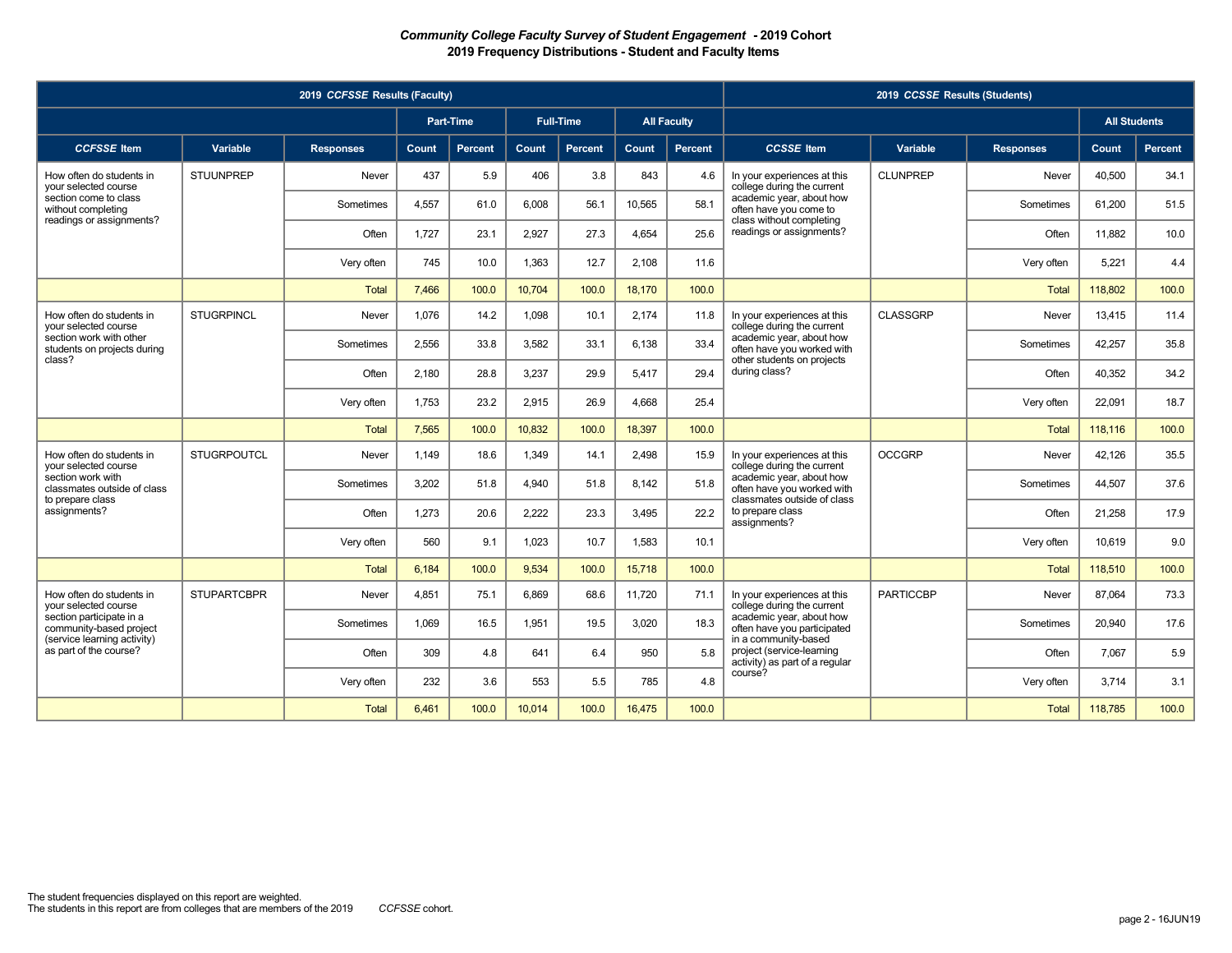|                                                         |                     | 2019 CCFSSE Results (Faculty) |       |                  |        |                  |              |                    |                                                                                     | 2019 CCSSE Results (Students) |                  |                     |                |
|---------------------------------------------------------|---------------------|-------------------------------|-------|------------------|--------|------------------|--------------|--------------------|-------------------------------------------------------------------------------------|-------------------------------|------------------|---------------------|----------------|
|                                                         |                     |                               |       | <b>Part-Time</b> |        | <b>Full-Time</b> |              | <b>All Faculty</b> |                                                                                     |                               |                  | <b>All Students</b> |                |
| <b>CCFSSE</b> Item                                      | Variable            | <b>Responses</b>              | Count | <b>Percent</b>   | Count  | Percent          | <b>Count</b> | Percent            | <b>CCSSE</b> Item                                                                   | Variable                      | <b>Responses</b> | Count               | <b>Percent</b> |
| How often do students in<br>your selected course        | <b>STUEMAIL</b>     | Never                         | 27    | 0.3              | 53     | 0.5              | 80           | 0.4                | In your experiences at this<br>college during the current                           | <b>EMAIL</b>                  | Never            | 6.571               | 5.5            |
| section use e-mail to<br>communicate with you?          |                     | Sometimes                     | 1.599 | 20.7             | 2,218  | 20.2             | 3,817        | 20.4               | academic year, about how<br>often have you used e-mail                              |                               | Sometimes        | 32,359              | 27.3           |
|                                                         |                     | Often                         | 2,671 | 34.6             | 3,739  | 34.1             | 6.410        | 34.3               | to communicate with an<br>instructor?                                               |                               | Often            | 36,873              | 31.1           |
|                                                         |                     | Very often                    | 3,420 | 44.3             | 4,948  | 45.2             | 8,368        | 44.8               |                                                                                     |                               | Very often       | 42,670              | 36.0           |
|                                                         |                     | <b>Total</b>                  | 7,717 | 100.0            | 10,958 | 100.0            | 18,675       | 100.0              |                                                                                     |                               | <b>Total</b>     | 118,473             | 100.0          |
| How often do students in<br>vour selected course        | <b>STUDISCGDS</b>   | Never                         | 52    | 0.7              | 22     | 0.2              | 74           | 0.4                | In your experiences at this<br>college during the current                           | <b>FACGRADE</b>               | Never            | 10.886              | 9.2            |
| section discuss grades or<br>assignments with you?      |                     | Sometimes                     | 2,158 | 27.9             | 2,862  | 26.1             | 5,020        | 26.9               | academic year, about how<br>often have you discussed                                |                               | Sometimes        | 45,480              | 38.3           |
|                                                         |                     | Often                         | 3.121 | 40.4             | 4.472  | 40.8             | 7.593        | 40.6               | grades or assignments with<br>an instructor?                                        |                               | Often            | 36,915              | 31.1           |
|                                                         |                     | Very often                    | 2.391 | 31.0             | 3,611  | 32.9             | 6.002        | 32.1               |                                                                                     |                               | Very often       | 25,522              | 21.5           |
|                                                         |                     | <b>Total</b>                  | 7,722 | 100.0            | 10.967 | 100.0            | 18.689       | 100.0              |                                                                                     |                               | <b>Total</b>     | 118,803             | 100.0          |
| How often do students in<br>vour selected course        | <b>STUTLKCARPLN</b> | Never                         | 573   | 7.4              | 403    | 3.7              | 976          | 5.2                | In your experiences at this<br>college during the current                           | <b>FACPLANS</b>               | Never            | 27.401              | 23.1           |
| section talk about career<br>plans with you?            |                     | Sometimes                     | 4.118 | 53.5             | 5,290  | 48.4             | 9.408        | 50.5               | academic year, about how<br>often have you talked                                   |                               | Sometimes        | 49,946              | 42.2           |
|                                                         |                     | Often                         | 1,885 | 24.5             | 3,096  | 28.3             | 4,981        | 26.7               | about career plans with an<br>instructor or advisor?                                |                               | Often            | 25,826              | 21.8           |
|                                                         |                     | Very often                    | 1.116 | 14.5             | 2.147  | 19.6             | 3.263        | 17.5               |                                                                                     |                               | Very often       | 15.202              | 12.8           |
|                                                         |                     | <b>Total</b>                  | 7.692 | 100.0            | 10.936 | 100.0            | 18.628       | 100.0              |                                                                                     |                               | <b>Total</b>     | 118,375             | 100.0          |
| How often do students in<br>vour selected course        | <b>STUDISCIDEA</b>  | Never                         | 1,187 | 15.5             | 1,009  | 9.3              | 2,196        | 11.9               | In your experiences at this<br>college during the current                           | <b>FACIDEAS</b>               | Never            | 52,494              | 44.5           |
| section discuss ideas from<br>their readings or classes |                     | Sometimes                     | 4.220 | 55.3             | 6,355  | 58.5             | 10.575       | 57.1               | academic year, about how<br>often have you discussed<br>ideas from your readings or |                               | Sometimes        | 42.227              | 35.8           |
| with you outside of class?                              |                     | Often                         | 1.549 | 20.3             | 2,466  | 22.7             | 4,015        | 21.7               | classes with instructors<br>outside of class?                                       |                               | Often            | 15.574              | 13.2           |
|                                                         |                     | Very often                    | 679   | 8.9              | 1,039  | 9.6              | 1,718        | 9.3                |                                                                                     |                               | Very often       | 7,683               | 6.5            |
|                                                         |                     | <b>Total</b>                  | 7.635 | 100.0            | 10,869 | 100.0            | 18,504       | 100.0              |                                                                                     |                               | <b>Total</b>     | 117,979             | 100.0          |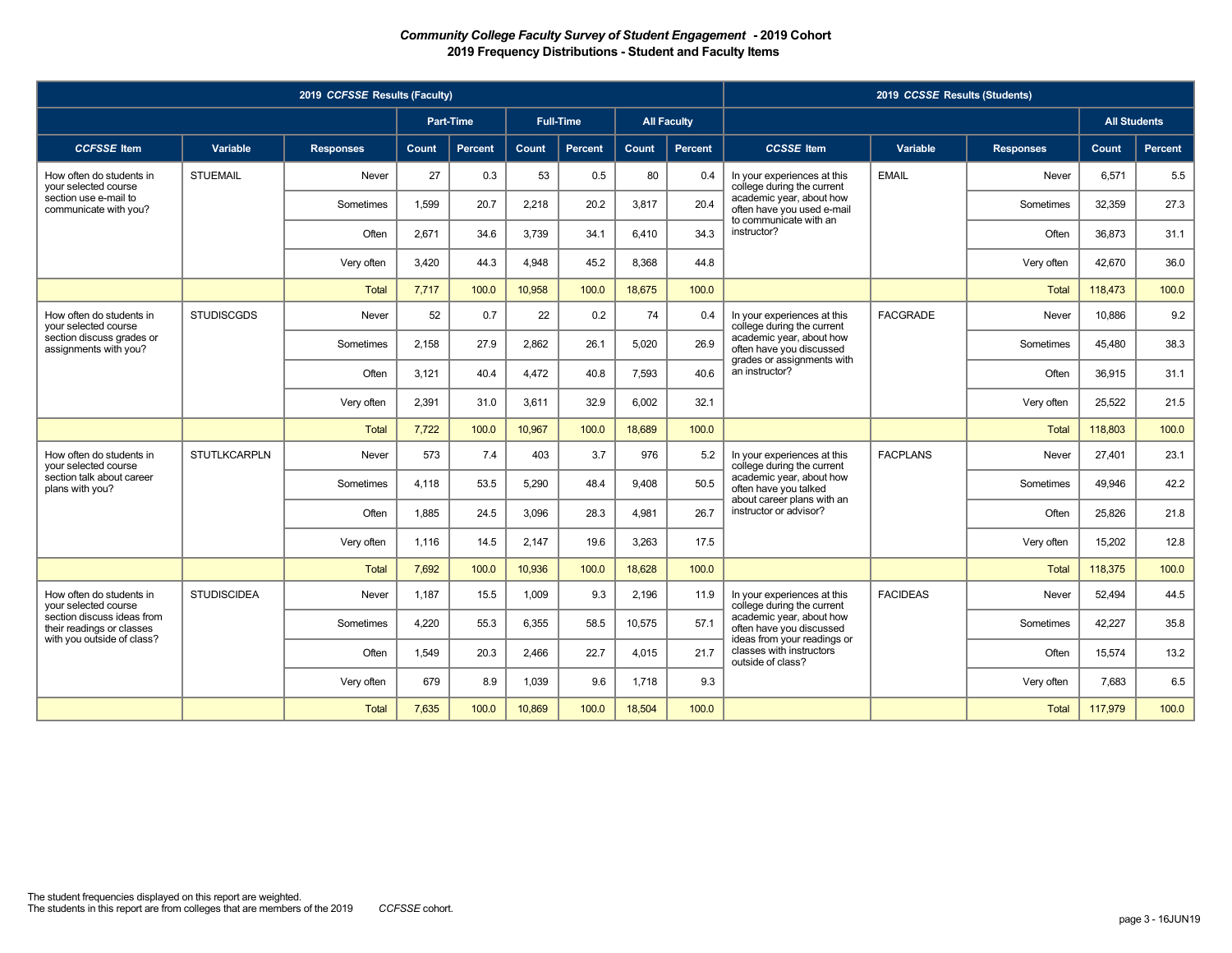|                                                        |                    | 2019 CCFSSE Results (Faculty) |       |                  |        |                  |        |                    |                                                                                     | 2019 CCSSE Results (Students) |                  |                     |                |
|--------------------------------------------------------|--------------------|-------------------------------|-------|------------------|--------|------------------|--------|--------------------|-------------------------------------------------------------------------------------|-------------------------------|------------------|---------------------|----------------|
|                                                        |                    |                               |       | <b>Part-Time</b> |        | <b>Full-Time</b> |        | <b>All Faculty</b> |                                                                                     |                               |                  | <b>All Students</b> |                |
| <b>CCFSSE</b> Item                                     | Variable           | <b>Responses</b>              | Count | <b>Percent</b>   | Count  | <b>Percent</b>   | Count  | Percent            | <b>CCSSE</b> Item                                                                   | Variable                      | <b>Responses</b> | Count               | <b>Percent</b> |
| How often do students in<br>your selected course       | <b>STUPROMPTFB</b> | Never                         | 31    | 0.4              | 17     | 0.2              | 48     | 0.3                | In your experiences at this<br>college during the current                           | <b>FACFEED</b>                | Never            | 8.185               | 6.9            |
| section receive prompt<br>feedback (written or oral)   |                    | Sometimes                     | 617   | 8.0              | 688    | 6.3              | 1,305  | 7.0                | academic year, about how<br>often have you received                                 |                               | Sometimes        | 36,381              | 30.7           |
| from you about their<br>performance?                   |                    | Often                         | 3,084 | 39.9             | 4,343  | 39.6             | 7,427  | 39.8               | prompt feedback (written or<br>oral) from instructors on<br>your performance?       |                               | Often            | 45,766              | 38.7           |
|                                                        |                    | Very often                    | 3.992 | 51.7             | 5,906  | 53.9             | 9.898  | 53.0               |                                                                                     |                               | Very often       | 28,063              | 23.7           |
|                                                        |                    | <b>Total</b>                  | 7.724 | 100.0            | 10.954 | 100.0            | 18.678 | 100.0              |                                                                                     |                               | Total            | 118,396             | 100.0          |
| How often do students in<br>vour selected course       | <b>STUWRKHARDR</b> | Never                         | 101   | 1.4              | 104    | 1.0              | 205    | 1.2                | In your experiences at this<br>college during the current                           | <b>WORKHARD</b>               | Never            | 11,624              | 9.8            |
| section work harder than<br>they thought they could to |                    | Sometimes                     | 2.605 | 37.2             | 3,383  | 33.0             | 5.988  | 34.7               | academic year, about how<br>often have you worked                                   |                               | Sometimes        | 43.131              | 36.3           |
| meet your standards or<br>expectations?                |                    | Often                         | 3.071 | 43.9             | 4,581  | 44.7             | 7,652  | 44.4               | harder than you thought<br>you could to meet an<br>instructor's standards or        |                               | Often            | 41,407              | 34.9           |
|                                                        |                    | Very often                    | 1,222 | 17.5             | 2,184  | 21.3             | 3,406  | 19.7               | expectations?                                                                       |                               | Very often       | 22,525              | 19.0           |
|                                                        |                    | <b>Total</b>                  | 6.999 | 100.0            | 10,252 | 100.0            | 17,251 | 100.0              |                                                                                     |                               | <b>Total</b>     | 118,687             | 100.0          |
| How often do students in<br>vour selected course       | <b>STUOTHRACT</b>  | Never                         | 4,089 | 54.4             | 3,651  | 33.8             | 7.740  | 42.2               | In your experiences at this<br>college during the current                           | <b>FACOTH</b>                 | Never            | 77,634              | 66.1           |
| section work with you on<br>activities other than      |                    | Sometimes                     | 2.569 | 34.2             | 5.229  | 48.4             | 7.798  | 42.6               | academic year, about how<br>often have you worked with<br>instructors on activities |                               | Sometimes        | 25,742              | 21.9           |
| coursework?                                            |                    | Often                         | 569   | 7.6              | 1,321  | 12.2             | 1.890  | 10.3               | other than coursework?                                                              |                               | Often            | 9.644               | 8.2            |
|                                                        |                    | Very often                    | 295   | 3.9              | 600    | 5.6              | 895    | 4.9                |                                                                                     |                               | Very often       | 4,360               | 3.7            |
|                                                        |                    | <b>Total</b>                  | 7,522 | 100.0            | 10,801 | 100.0            | 18,323 | 100.0              |                                                                                     |                               | <b>Total</b>     | 117,380             | 100.0          |
| How often do students in<br>vour selected course       | <b>STUSKIPCL</b>   | Never                         | 573   | 7.8              | 1,007  | 9.5              | 1,580  | 8.8                | In your experiences at this<br>college during the current                           | <b>SKIPCLAS</b>               | Never            | 63,611              | 53.5           |
| section skip class?                                    |                    | Sometimes                     | 5,765 | 78.3             | 8,225  | 77.9             | 13,990 | 78.1               | academic year, about how<br>often have you skipped<br>class?                        |                               | Sometimes        | 48,226              | 40.5           |
|                                                        |                    | Often                         | 760   | 10.3             | 1.024  | 9.7              | 1.784  | 10.0               |                                                                                     |                               | Often            | 5.019               | 4.2            |
|                                                        |                    | Very often                    | 261   | 3.5              | 302    | 2.9              | 563    | 3.1                |                                                                                     |                               | Very often       | 2.080               | 1.7            |
|                                                        |                    | <b>Total</b>                  | 7,359 | 100.0            | 10,558 | 100.0            | 17,917 | 100.0              |                                                                                     |                               | <b>Total</b>     | 118,936             | 100.0          |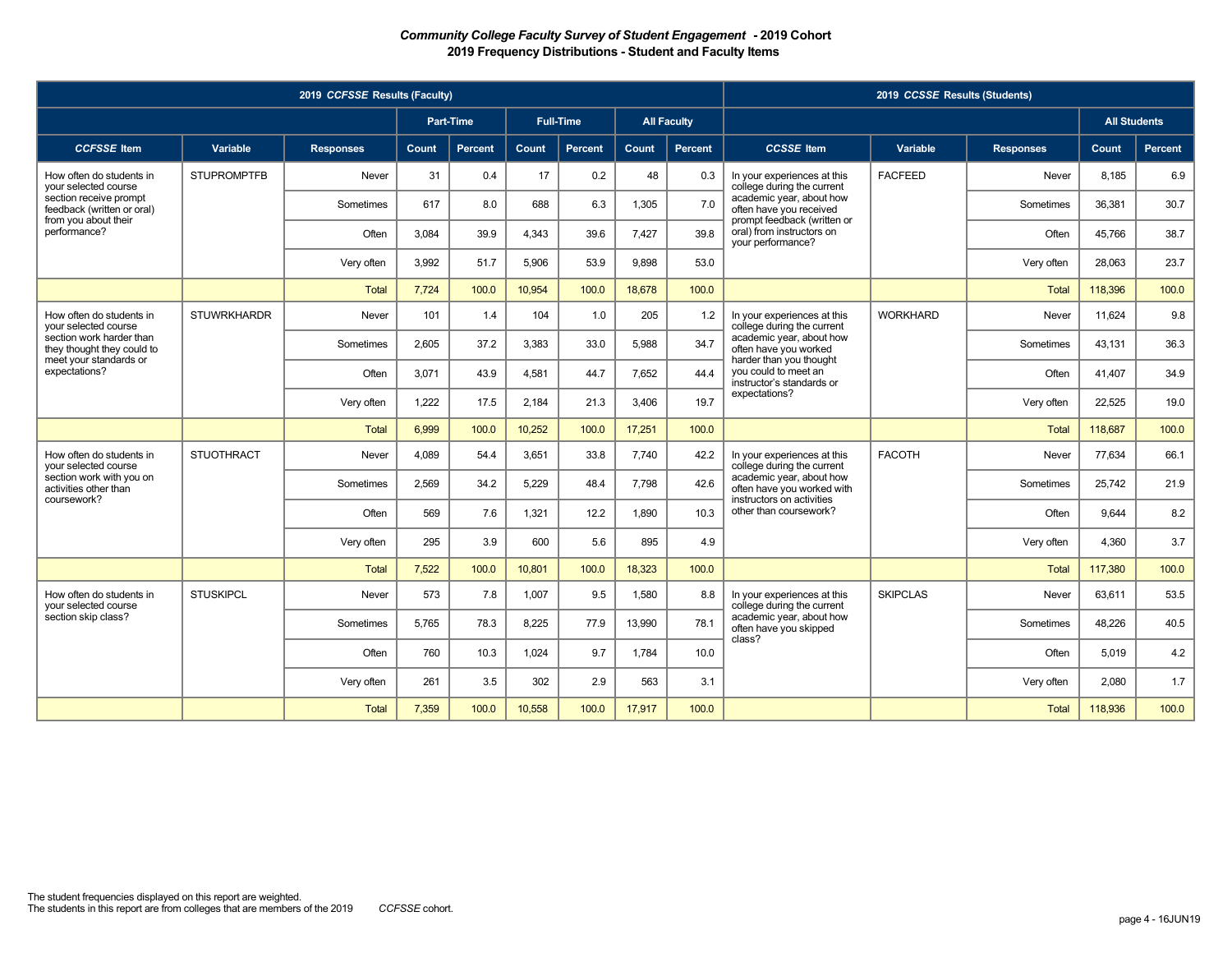|                                                                                   |                  | 2019 CCFSSE Results (Faculty) |       |                  |        |                  |        |                    |                                                                                     | 2019 CCSSE Results (Students) |                  |                     |                |
|-----------------------------------------------------------------------------------|------------------|-------------------------------|-------|------------------|--------|------------------|--------|--------------------|-------------------------------------------------------------------------------------|-------------------------------|------------------|---------------------|----------------|
|                                                                                   |                  |                               |       | <b>Part-Time</b> |        | <b>Full-Time</b> |        | <b>All Faculty</b> |                                                                                     |                               |                  | <b>All Students</b> |                |
| <b>CCFSSE</b> Item                                                                | Variable         | <b>Responses</b>              | Count | <b>Percent</b>   | Count  | <b>Percent</b>   | Count  | Percent            | <b>CCSSE</b> Item                                                                   | Variable                      | <b>Responses</b> | Count               | <b>Percent</b> |
| How much does the<br>coursework in your                                           | <b>FMEMORIZE</b> | Very little                   | 1,542 | 20.1             | 2,369  | 21.7             | 3,911  | 21.0               | During the current<br>academic year, how much                                       | <b>MEMORIZE</b>               | Very little      | 8.112               | 6.8            |
| selected course section<br>emphasize memorizing                                   |                  | Some                          | 2,652 | 34.5             | 3,824  | 35.0             | 6,476  | 34.8               | has your coursework at this<br>college emphasized                                   |                               | Some             | 32,351              | 27.1           |
| facts, ideas, or methods so<br>the students can repeat<br>them in pretty much the |                  | Quite a bit                   | 2.158 | 28.1             | 2.908  | 26.6             | 5.066  | 27.2               | memorizing facts, ideas, or<br>methods from your courses<br>and readings so you can |                               | Quite a bit      | 45.450              | 38.1           |
| same form?                                                                        |                  | Very Much                     | 1,324 | 17.2             | 1,819  | 16.7             | 3.143  | 16.9               | repeat them in pretty much<br>the same form?                                        |                               | Very Much        | 33,324              | 27.9           |
|                                                                                   |                  | <b>Total</b>                  | 7.676 | 100.0            | 10.920 | 100.0            | 18.596 | 100.0              |                                                                                     |                               | <b>Total</b>     | 119.236             | 100.0          |
| How much does the<br>coursework in your                                           | <b>FANALYZE</b>  | Very little                   | 182   | 2.4              | 207    | 1.9              | 389    | 2.1                | During the current<br>academic year, how much                                       | ANALYZE                       | Verv little      | 5.250               | 4.4            |
| selected course section<br>emphasize analyzing the                                |                  | Some                          | 1.147 | 15.0             | 1,542  | 14.1             | 2.689  | 14.5               | has your coursework at this<br>college emphasized                                   |                               | Some             | 30,300              | 25.5           |
| basic elements of an idea,<br>experience, or theory?                              |                  | Quite a bit                   | 3.430 | 44.7             | 4.956  | 45.4             | 8.386  | 45.1               | analyzing the basic<br>elements of an idea.<br>experience, or theory?               |                               | Quite a bit      | 50.731              | 42.7           |
|                                                                                   |                  | Very Much                     | 2.909 | 37.9             | 4,206  | 38.5             | 7.115  | 38.3               |                                                                                     |                               | Very Much        | 32.487              | 27.4           |
|                                                                                   |                  | <b>Total</b>                  | 7.668 | 100.0            | 10.911 | 100.0            | 18.579 | 100.0              |                                                                                     |                               | <b>Total</b>     | 118.769             | 100.0          |
| How much does the<br>coursework in your                                           | <b>FNEWIDEAS</b> | Very little                   | 302   | 3.9              | 308    | 2.8              | 610    | 3.3                | During the current<br>academic year, how much                                       | <b>NEWIDEAS</b>               | Very little      | 6.114               | 5.2            |
| selected course section<br>emphasize forming a new                                |                  | Some                          | 1,549 | 20.2             | 2,040  | 18.7             | 3,589  | 19.3               | has your coursework at this<br>college emphasized forming                           |                               | Some             | 31,685              | 26.8           |
| idea or understanding from<br>various pieces of<br>information?                   |                  | Quite a bit                   | 3.096 | 40.4             | 4.526  | 41.5             | 7.622  | 41.0               | a new idea or<br>understanding from various<br>pieces of information?               |                               | Quite a bit      | 48.007              | 40.6           |
|                                                                                   |                  | Very Much                     | 2,719 | 35.5             | 4,036  | 37.0             | 6.755  | 36.4               |                                                                                     |                               | Very Much        | 32.389              | 27.4           |
|                                                                                   |                  | <b>Total</b>                  | 7.666 | 100.0            | 10,910 | 100.0            | 18,576 | 100.0              |                                                                                     |                               | <b>Total</b>     | 118,194             | 100.0          |
| How much does the<br>coursework in your                                           | <b>FEVALUATE</b> | Very little                   | 593   | 7.7              | 694    | 6.4              | 1.287  | 6.9                | During the current<br>academic year, how much                                       | <b>EVALUATE</b>               | Very little      | 13.220              | 11.2           |
| selected course section<br>emphasize making                                       |                  | Some                          | 1,931 | 25.2             | 2,635  | 24.1             | 4,566  | 24.6               | has your coursework at this<br>college emphasized making                            |                               | Some             | 38,543              | 32.5           |
| judgements about the<br>value or soundness of<br>information, arguments, or       |                  | Quite a bit                   | 2.708 | 35.3             | 3,992  | 36.6             | 6.700  | 36.1               | judgements about the value<br>or soundness of<br>information, arguments, or         |                               | Quite a bit      | 41,425              | 34.9           |
| methods?                                                                          |                  | Very Much                     | 2,430 | 31.7             | 3,592  | 32.9             | 6,022  | 32.4               | methods?                                                                            |                               | Very Much        | 25,376              | 21.4           |
|                                                                                   |                  | <b>Total</b>                  | 7.662 | 100.0            | 10,913 | 100.0            | 18,575 | 100.0              |                                                                                     |                               | <b>Total</b>     | 118,564             | 100.0          |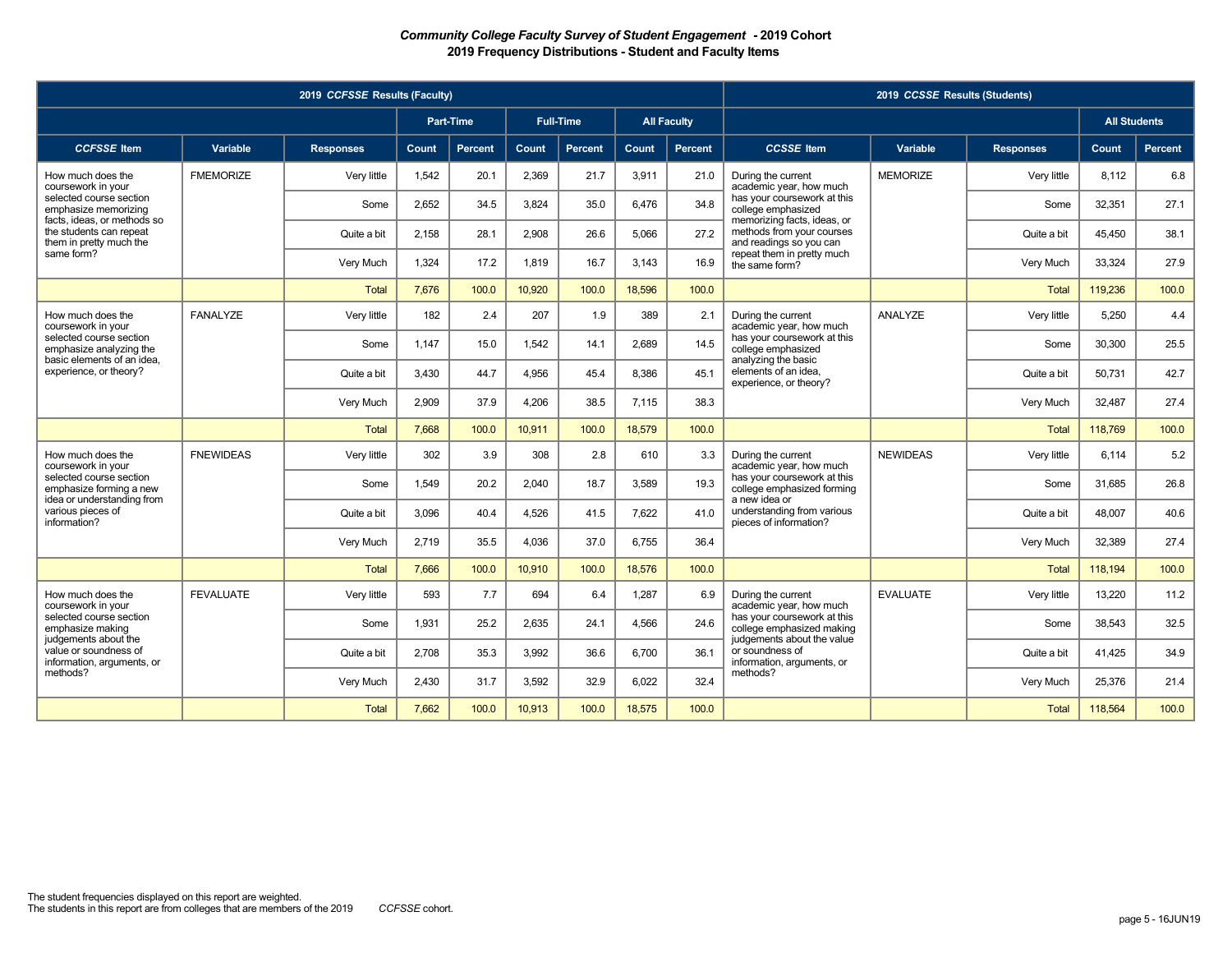|                                                                                   |                  | 2019 CCFSSE Results (Faculty) |       |                |        |                  |        |                    |                                                                                      | 2019 CCSSE Results (Students) |                  |                     |                |
|-----------------------------------------------------------------------------------|------------------|-------------------------------|-------|----------------|--------|------------------|--------|--------------------|--------------------------------------------------------------------------------------|-------------------------------|------------------|---------------------|----------------|
|                                                                                   |                  |                               |       | Part-Time      |        | <b>Full-Time</b> |        | <b>All Faculty</b> |                                                                                      |                               |                  | <b>All Students</b> |                |
| <b>CCFSSE</b> Item                                                                | Variable         | <b>Responses</b>              | Count | <b>Percent</b> | Count  | <b>Percent</b>   | Count  | Percent            | <b>CCSSE</b> Item                                                                    | Variable                      | <b>Responses</b> | Count               | <b>Percent</b> |
| How much does the<br>coursework in your                                           | <b>FAPPLYING</b> | Very little                   | 364   | 4.7            | 338    | 3.1              | 702    | 3.8                | During the current<br>academic year, how much                                        | <b>APPLYING</b>               | Very little      | 10,741              | 9.0            |
| selected course section<br>emphasize applying<br>theories or concepts to          |                  | Some                          | 1,565 | 20.4           | 1,930  | 17.7             | 3,495  | 18.8               | has your coursework at this<br>college emphasized<br>applying theories or            |                               | Some             | 36,394              | 30.6           |
| practical problems or in<br>new situations?                                       |                  | Quite a bit                   | 2,883 | 37.6           | 3,881  | 35.6             | 6,764  | 36.4               | concepts to practical<br>problems or in new                                          |                               | Quite a bit      | 42,309              | 35.6           |
|                                                                                   |                  | Very Much                     | 2.859 | 37.3           | 4,763  | 43.6             | 7.622  | 41.0               | situations?                                                                          |                               | Very Much        | 29.299              | 24.7           |
|                                                                                   |                  | <b>Total</b>                  | 7,671 | 100.0          | 10,912 | 100.0            | 18,583 | 100.0              |                                                                                      |                               | <b>Total</b>     | 118,743             | 100.0          |
| How much does the<br>coursework in your                                           | <b>FPERFORM</b>  | Very little                   | 575   | 7.5            | 670    | 6.1              | 1,245  | 6.7                | During the current<br>academic year, how much                                        | <b>PERFORM</b>                | Very little      | 9.455               | 7.9            |
| selected course section<br>emphasize having students<br>use information they have |                  | Some                          | 1.843 | 24.0           | 2.349  | 21.5             | 4.192  | 22.6               | has your coursework at this<br>college emphasized using<br>information you have read |                               | Some             | 31,533              | 26.5           |
| read or heard to perform a<br>new skill?                                          |                  | Quite a bit                   | 2.712 | 35.3           | 3.787  | 34.7             | 6.499  | 35.0               | or heard to perform a new<br>skill?                                                  |                               | Quite a bit      | 42.460              | 35.6           |
|                                                                                   |                  | Very Much                     | 2.542 | 33.1           | 4.110  | 37.7             | 6.652  | 35.8               |                                                                                      |                               | Very Much        | 35.699              | 30.0           |
|                                                                                   |                  | <b>Total</b>                  | 7,672 | 100.0          | 10,916 | 100.0            | 18,588 | 100.0              |                                                                                      |                               | <b>Total</b>     | 119,148             | 100.0          |
| In your selected course<br>section, about how much                                | <b>AMTREAD</b>   | None                          | 418   | 5.5            | 481    | 4.4              | 899    | 4.8                | During the current<br>academic year, how much                                        | <b>ASSIGREAD</b>              | None             | 3,258               | 2.8            |
| reading and writing do your<br>students do? Number of<br>assigned textbooks,      |                  | $\overline{1}$                | 3,174 | 41.4           | 4,535  | 41.6             | 7,709  | 41.5               | reading and writing have<br>you done at this college?<br>Number of assigned          |                               | 1 to 4           | 44,063              | 37.6           |
| manuals, books, or packets<br>of course readings                                  |                  | $2 - 3$                       | 2,418 | 31.6           | 3,578  | 32.8             | 5,996  | 32.3               | textbooks, manuals, books,<br>or packets of course                                   |                               | 5 to 10          | 33,640              | 28.7           |
|                                                                                   |                  | $4 - 6$                       | 594   | 7.8            | 846    | 7.8              | 1,440  | 7.8                | readings                                                                             |                               | 11 to 20         | 19,278              | 16.4           |
|                                                                                   |                  | More than 6                   | 1.057 | 13.8           | 1,464  | 13.4             | 2,521  | 13.6               |                                                                                      |                               | More than 20     | 17,094              | 14.6           |
|                                                                                   |                  | <b>Total</b>                  | 7,661 | 100.0          | 10,904 | 100.0            | 18,565 | 100.0              |                                                                                      |                               | <b>Total</b>     | 117,334             | 100.0          |
| In your selected course<br>section, about how much                                | <b>AMTWRITE</b>  | None                          | 1,802 | 23.5           | 2,659  | 24.4             | 4,461  | 24.1               | During the current<br>academic year, how much                                        | <b>NUMPAPRRPTS</b>            | None             | 12,452              | 10.6           |
| reading and writing do your<br>students do? Number of                             |                  | $\overline{1}$                | 1.148 | 15.0           | 1.669  | 15.3             | 2.817  | 15.2               | reading and writing have<br>you done at this college?<br>Number of written papers or |                               | 2 to 4           | 37.774              | 32.1           |
| written papers or reports of<br>any length                                        |                  | $2 - 3$                       | 1,888 | 24.7           | 2,686  | 24.7             | 4,574  | 24.7               | reports of any length                                                                |                               | 6 to 10          | 37,536              | 31.9           |
|                                                                                   |                  | $4 - 6$                       | 1.513 | 19.8           | 1.991  | 18.3             | 3.504  | 18.9               |                                                                                      |                               | 12 to 20         | 19.560              | 16.6           |
|                                                                                   |                  | More than 6                   | 1.307 | 17.1           | 1.881  | 17.3             | 3.188  | 17.2               |                                                                                      |                               | More than 21     | 10.402              | 8.8            |
|                                                                                   |                  | <b>Total</b>                  | 7.658 | 100.0          | 10.886 | 100.0            | 18.544 | 100.0              |                                                                                      |                               | <b>Total</b>     | 117,724             | 100.0          |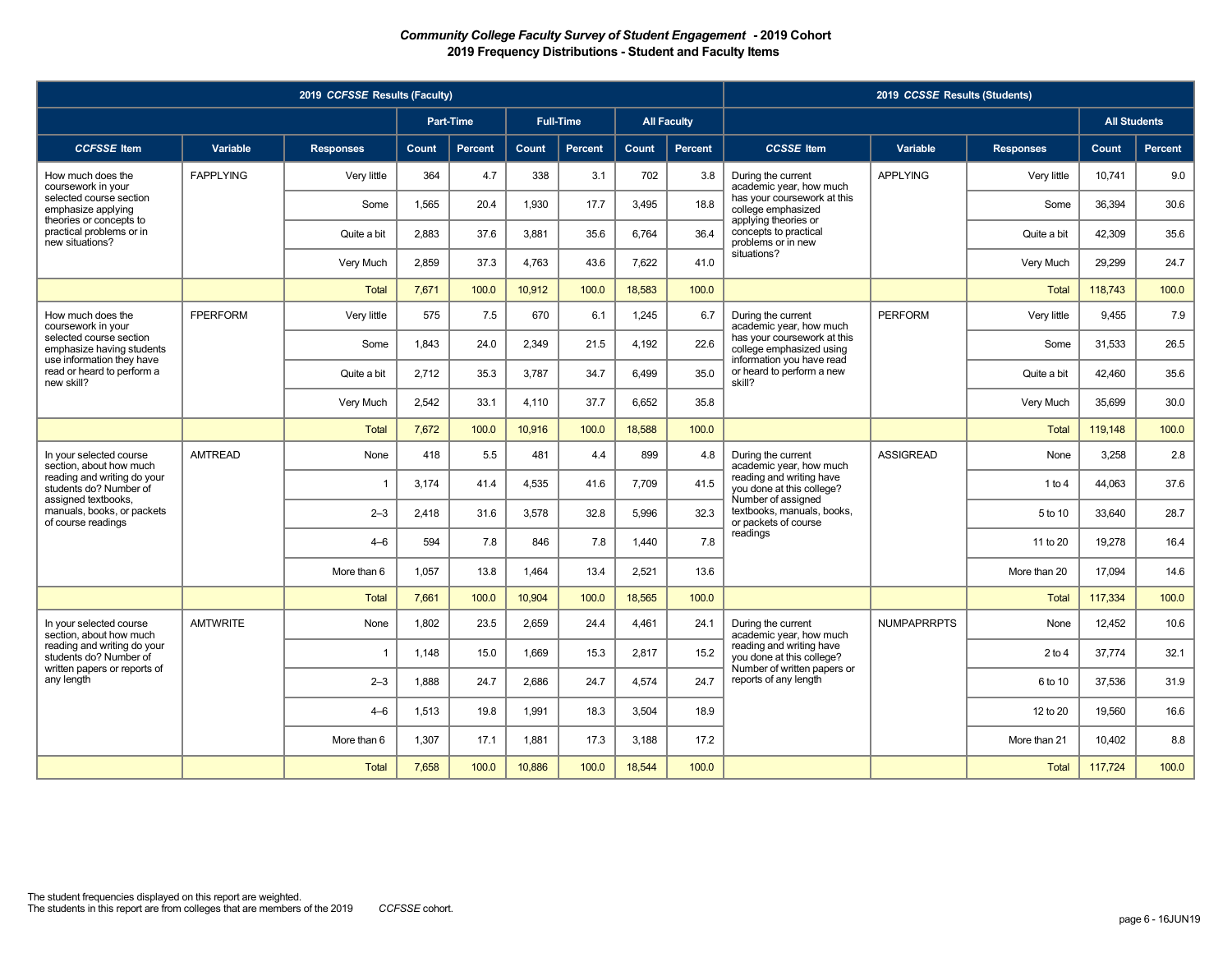|                                                                                   |                     | 2019 CCFSSE Results (Faculty) |              |                |        |                  |        |                    |                                                                              | 2019 CCSSE Results (Students) |                              |                     |                |
|-----------------------------------------------------------------------------------|---------------------|-------------------------------|--------------|----------------|--------|------------------|--------|--------------------|------------------------------------------------------------------------------|-------------------------------|------------------------------|---------------------|----------------|
|                                                                                   |                     |                               |              | Part-Time      |        | <b>Full-Time</b> |        | <b>All Faculty</b> |                                                                              |                               |                              | <b>All Students</b> |                |
| <b>CCFSSE</b> Item                                                                | Variable            | <b>Responses</b>              | <b>Count</b> | <b>Percent</b> | Count  | <b>Percent</b>   | Count  | <b>Percent</b>     | <b>CCSSE</b> Item                                                            | <b>Variable</b>               | <b>Responses</b>             | Count               | <b>Percent</b> |
| Select the response that<br>best represents the extent                            | <b>XAMSCHALNG</b>   | (1) Extremely easy            | 34           | 0.4            | 39     | 0.4              | 73     | 0.4                | Mark the response that<br>best represents the extent                         | CHALNGXAM                     | (1) Extremely easy           | 1.045               | 0.9            |
| to which your examinations<br>in your selected course                             |                     | (2)                           | 78           | 1.0            | 76     | 0.7              | 154    | 0.8                | to which your examinations<br>during the current                             |                               | (2)                          | 2.358               | 2.1            |
| section challenge students<br>to do their best work                               |                     | (3)                           | 246          | 3.2            | 247    | 2.3              | 493    | 2.7                | academic year have<br>challenged you to do your<br>best work at this college |                               | (3)                          | 7.487               | 6.7            |
|                                                                                   |                     | (4)                           | 1.097        | 14.4           | 1.303  | 12.1             | 2.400  | 13.0               |                                                                              |                               | (4)                          | 29.588              | 26.4           |
|                                                                                   |                     | (5)                           | 2.885        | 38.0           | 3.907  | 36.1             | 6.792  | 36.9               |                                                                              |                               | (5)                          | 38,267              | 34.1           |
|                                                                                   |                     | (6)                           | 2.892        | 38.1           | 4,520  | 41.8             | 7.412  | 40.3               |                                                                              |                               | (6)                          | 22,795              | 20.3           |
|                                                                                   |                     | (7) Extremely<br>challenging  | 360          | 4.7            | 718    | 6.6              | 1.078  | 5.9                |                                                                              |                               | (7) Extremely<br>challenging | 10.594              | 9.4            |
|                                                                                   |                     | <b>Total</b>                  | 7.592        | 100.0          | 10,810 | 100.0            | 18,402 | 100.0              |                                                                              |                               | <b>Total</b>                 | 112.135             | 100.0          |
| How much do you<br>emphasize encouraging                                          | <b>ENCOURSTUDY</b>  | Very little                   | 207          | 2.7            | 219    | 2.0              | 426    | 2.3                | How much does this college<br>emphasize encouraging                          | <b>ENVSCHOL</b>               | Very little                  | 4.563               | 3.9            |
| students to spend<br>significant amounts of time<br>studying in your selected     |                     | Some                          | 1.673        | 21.8           | 1,961  | 18.0             | 3.634  | 19.6               | you to spend significant<br>amounts of time studving?                        |                               | Some                         | 25.033              | 21.2           |
| course section?                                                                   |                     | Quite a bit                   | 3.167        | 41.3           | 4,460  | 40.8             | 7.627  | 41.0               |                                                                              |                               | Quite a bit                  | 49.670              | 42.1           |
|                                                                                   |                     | Very much                     | 2,613        | 34.1           | 4,281  | 39.2             | 6.894  | 37.1               |                                                                              |                               | Very much                    | 38,835              | 32.9           |
|                                                                                   |                     | <b>Total</b>                  | 7.660        | 100.0          | 10,921 | 100.0            | 18,581 | 100.0              |                                                                              |                               | <b>Total</b>                 | 118,101             | 100.0          |
| How much do you<br>emphasize providing                                            | <b>PROVIDSUPRT</b>  | Very little                   | 28           | 0.4            | 34     | 0.3              | 62     | 0.3                | How much does this college<br>emphasize providing the                        | <b>ENVSUPRT</b>               | Very little                  | 4,921               | 4.2            |
| students the support they<br>need to help them succeed<br>at this college in your |                     | Some                          | 663          | 8.6            | 723    | 6.6              | 1,386  | 7.5                | support you need to<br>succeed at this college?                              |                               | Some                         | 23,882              | 20.3           |
| selected course section?                                                          |                     | Quite a bit                   | 2.954        | 38.5           | 4,157  | 38.1             | 7,111  | 38.3               |                                                                              |                               | Quite a bit                  | 47,482              | 40.3           |
|                                                                                   |                     | Very much                     | 4,020        | 52.4           | 6,006  | 55.0             | 10,026 | 53.9               |                                                                              |                               | Very much                    | 41,489              | 35.2           |
|                                                                                   |                     | <b>Total</b>                  | 7.665        | 100.0          | 10.920 | 100.0            | 18.585 | 100.0              |                                                                              |                               | <b>Total</b>                 | 117,774             | 100.0          |
| How much do you<br>emphasize encouraging                                          | <b>ENCOURDIVCON</b> | Very little                   | 655          | 8.6            | 877    | 8.1              | 1,532  | 8.3                | How much does this college<br>emphasize encouraging                          | <b>ENVDIVRS</b>               | Very little                  | 16.923              | 14.4           |
| contact among students<br>from different economic,                                |                     | Some                          | 1.466        | 19.2           | 2,145  | 19.7             | 3.611  | 19.5               | contact among students<br>from different economic.                           |                               | Some                         | 34,443              | 29.3           |
| social, and racial or ethnic<br>background in your<br>selected course section?    |                     | Quite a bit                   | 2.384        | 31.2           | 3,438  | 31.6             | 5,822  | 31.4               | social, and racial or ethnic<br>backgrounds?                                 |                               | Quite a bit                  | 36.585              | 31.1           |
|                                                                                   |                     | Very much                     | 3.144        | 41.1           | 4,433  | 40.7             | 7,577  | 40.9               |                                                                              |                               | Very much                    | 29.546              | 25.1           |
|                                                                                   |                     | <b>Total</b>                  | 7,649        | 100.0          | 10,893 | 100.0            | 18,542 | 100.0              |                                                                              |                               | <b>Total</b>                 | 117,497             | 100.0          |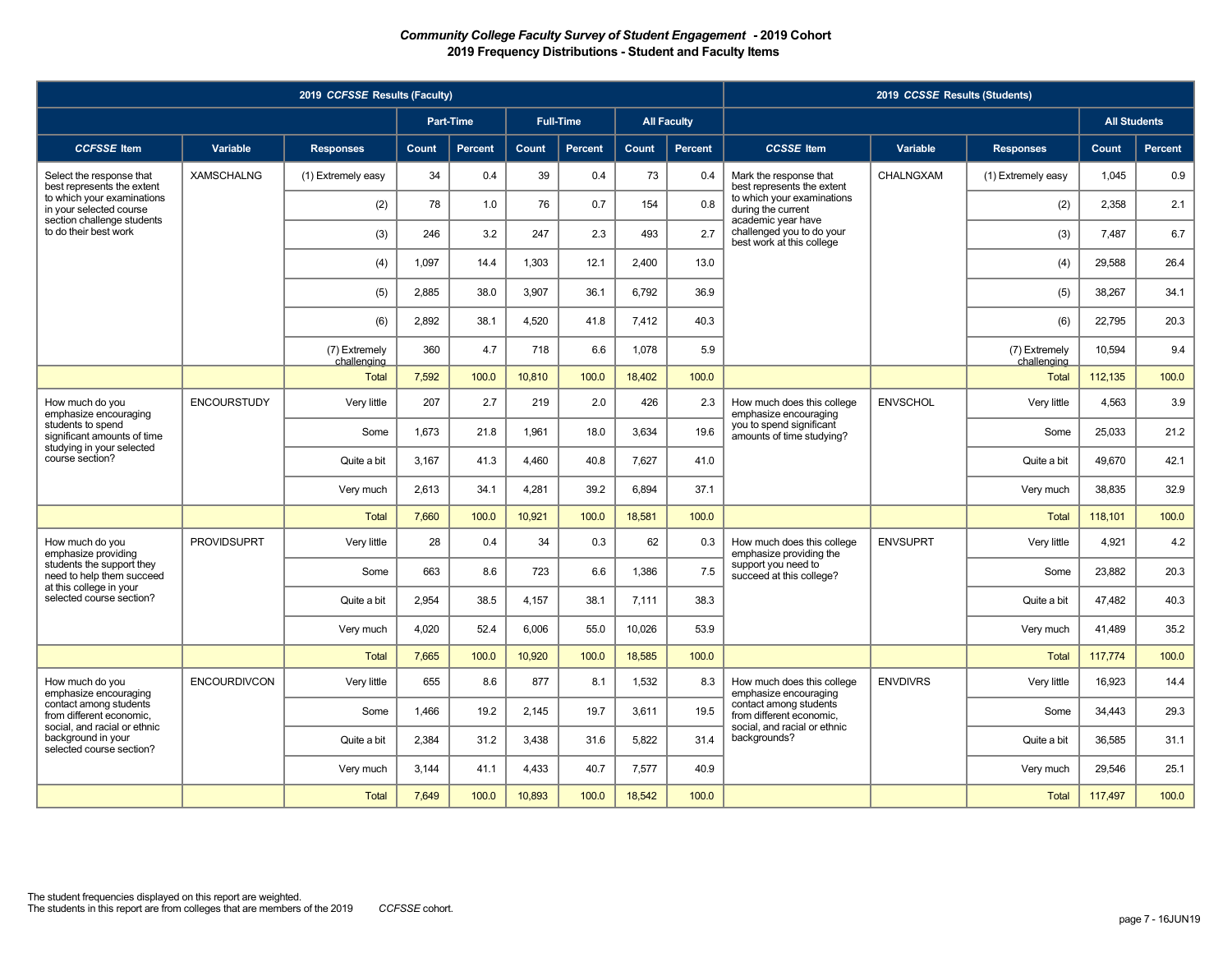|                                                                               |                   | 2019 CCFSSE Results (Faculty) |       |                |        |                  |              |                    |                                                                           | 2019 CCSSE Results (Students) |                  |                     |         |
|-------------------------------------------------------------------------------|-------------------|-------------------------------|-------|----------------|--------|------------------|--------------|--------------------|---------------------------------------------------------------------------|-------------------------------|------------------|---------------------|---------|
|                                                                               |                   |                               |       | Part-Time      |        | <b>Full-Time</b> |              | <b>All Faculty</b> |                                                                           |                               |                  | <b>All Students</b> |         |
| <b>CCFSSE</b> Item                                                            | Variable          | <b>Responses</b>              | Count | <b>Percent</b> | Count  | Percent          | <b>Count</b> | <b>Percent</b>     | <b>CCSSE</b> Item                                                         | Variable                      | <b>Responses</b> | Count               | Percent |
| About how many hours on<br>average do you think                               | HRSPREP4CL        | None                          | 73    | 1.0            | 115    | 1.1              | 188          | 1.0                | About how many hours do<br>you spend in a typical                         | ACADPR01                      | None             | 1,869               | 1.6     |
| students at this college<br>spend in a typical 7-day                          |                   | $1 - 5$                       | 4.200 | 55.5           | 5,627  | 52.0             | 9.827        | 53.4               | 7-day week preparing for<br>class (studying, reading,                     |                               | $1 - 5$          | 46.940              | 39.8    |
| week preparing for class<br>(studying, reading, writing,<br>rehearsing, doing |                   | $6 - 10$                      | 2,311 | 30.5           | 3,391  | 31.3             | 5,702        | 31.0               | writing, rehearsing, doing<br>homework, etc.)?                            |                               | $6 - 10$         | 35,322              | 30.0    |
| homework, etc.)?                                                              |                   | $11 - 20$                     | 793   | 10.5           | 1.348  | 12.5             | 2.141        | 11.6               |                                                                           |                               | $11 - 20$        | 21,700              | 18.4    |
|                                                                               |                   | $21 - 30$                     | 144   | 1.9            | 277    | 2.6              | 421          | 2.3                |                                                                           |                               | $21 - 30$        | 7,770               | 6.6     |
|                                                                               |                   | More than 30                  | 46    | 0.6            | 65     | 0.6              | 111          | 0.6                |                                                                           |                               | More than 30     | 4,236               | 3.6     |
|                                                                               |                   | <b>Total</b>                  | 7,567 | 100.0          | 10,823 | 100.0            | 18,390       | 100.0              |                                                                           |                               | <b>Total</b>     | 117,836             | 100.0   |
| About how many hours on<br>average do you think                               | <b>HRSWRK4PAY</b> | None                          | 136   | 1.8            | 86     | 0.8              | 222          | 1.2                | About how many hours do<br>you spend in a typical                         | <b>PAYWORK</b>                | None             | 26,776              | 22.9    |
| students at this college<br>spend in a typical 7-day                          |                   | $1 - 5$                       | 274   | 3.6            | 260    | 2.4              | 534          | 2.9                | 7-day week working for<br>pay?                                            |                               | $1-5$            | 7,889               | 6.7     |
| week working for pay?                                                         |                   | $6 - 10$                      | 681   | 9.1            | 689    | 6.4              | 1,370        | 7.5                |                                                                           |                               | $6 - 10$         | 9,604               | 8.2     |
|                                                                               |                   | $11 - 20$                     | 2,108 | 28.1           | 3,402  | 31.5             | 5,510        | 30.1               |                                                                           |                               | $11 - 20$        | 16,051              | 13.7    |
|                                                                               |                   | $21 - 30$                     | 2,740 | 36.5           | 4,576  | 42.4             | 7,316        | 40.0               |                                                                           |                               | $21 - 30$        | 21,826              | 18.6    |
|                                                                               |                   | More than 30                  | 1.569 | 20.9           | 1,773  | 16.4             | 3.342        | 18.3               |                                                                           |                               | More than 30     | 34.964              | 29.9    |
|                                                                               |                   | <b>Total</b>                  | 7.508 | 100.0          | 10,786 | 100.0            | 18.294       | 100.0              |                                                                           |                               | <b>Total</b>     | 117,110             | 100.0   |
| About how many hours on<br>average do you think                               | <b>HRSSTUORGS</b> | None                          | 1,235 | 16.5           | 1,736  | 16.1             | 2,971        | 16.3               | About how many hours do<br>you spend in a typical                         | <b>PARTICXCUR</b>             | None             | 93,142              | 79.3    |
| students at this college<br>spend in a typical 7-day<br>week participating in |                   | $1 - 5$                       | 5,234 | 70.0           | 7,827  | 72.6             | 13,061       | 71.6               | 7-day week participating in<br>college-sponsored activities               |                               | $1-5$            | 16,913              | 14.4    |
| college-sponsored<br>activities (organizations,                               |                   | $6 - 10$                      | 761   | 10.2           | 911    | 8.5              | 1.672        | 9.2                | (organizations, campus<br>publications, student<br>government, intramural |                               | $6 - 10$         | 3.656               | 3.1     |
| campus publications,<br>student government,<br>intramural sports, etc.)?      |                   | $11 - 20$                     | 176   | 2.4            | 234    | 2.2              | 410          | 2.2                | sports, etc.)?                                                            |                               | $11 - 20$        | 2,075               | 1.8     |
|                                                                               |                   | $21 - 30$                     | 46    | 0.6            | 45     | 0.4              | 91           | 0.5                |                                                                           |                               | 21-30            | 768                 | 0.7     |
|                                                                               |                   | More than 30                  | 22    | 0.3            | 23     | 0.2              | 45           | 0.2                |                                                                           |                               | More than 30     | 932                 | 0.8     |
|                                                                               |                   | <b>Total</b>                  | 7,474 | 100.0          | 10,776 | 100.0            | 18,250       | 100.0              |                                                                           |                               | Total            | 117,487             | 100.0   |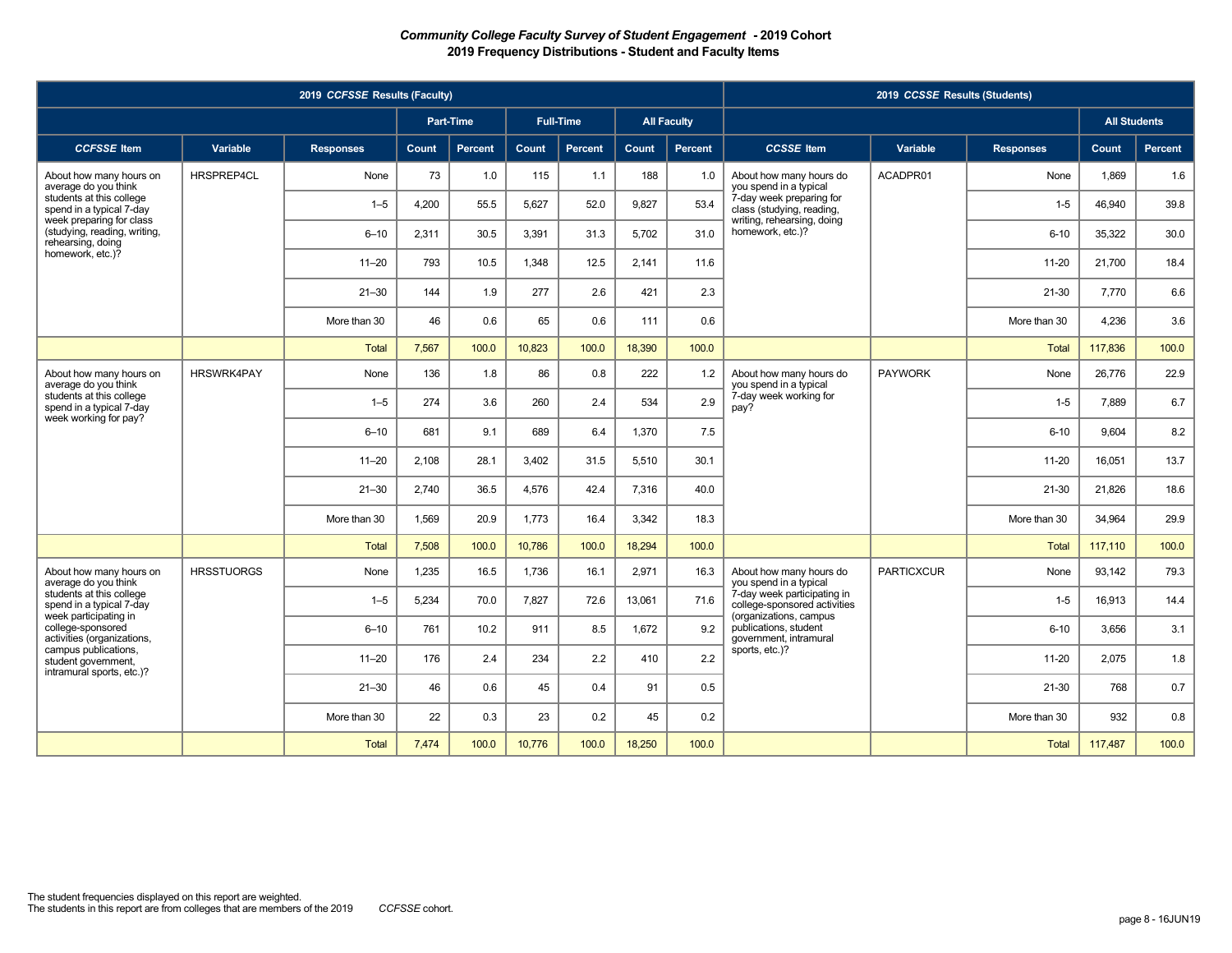|                                                                               |                   | 2019 CCFSSE Results (Faculty) |       |                |              |                  |        |                    |                                                                          | 2019 CCSSE Results (Students) |                  |                     |                |
|-------------------------------------------------------------------------------|-------------------|-------------------------------|-------|----------------|--------------|------------------|--------|--------------------|--------------------------------------------------------------------------|-------------------------------|------------------|---------------------|----------------|
|                                                                               |                   |                               |       | Part-Time      |              | <b>Full-Time</b> |        | <b>All Faculty</b> |                                                                          |                               |                  | <b>All Students</b> |                |
| <b>CCFSSE</b> Item                                                            | Variable          | <b>Responses</b>              | Count | <b>Percent</b> | <b>Count</b> | <b>Percent</b>   | Count  | Percent            | <b>CCSSE</b> Item                                                        | Variable                      | <b>Responses</b> | Count               | <b>Percent</b> |
| About how many hours on<br>average do you think                               | <b>HRSCAREDEP</b> | None                          | 306   | 4.1            | 289          | 2.7              | 595    | 3.3                | About how many hours do<br>you spend in a typical                        | CAREDE01                      | None             | 55.354              | 47.3           |
| students at this college<br>spend in a typical 7-day                          |                   | $1 - 5$                       | 1,690 | 22.7           | 2,041        | 19.0             | 3,731  | 20.5               | 7-day week providing care<br>for dependents living with                  |                               | $1-5$            | 19,973              | 17.1           |
| week providing care for<br>dependents living with them<br>(parents, children, |                   | $6 - 10$                      | 1,717 | 23.1           | 2,556        | 23.8             | 4,273  | 23.5               | vou (parents, children,<br>spouse, etc.)?                                |                               | $6 - 10$         | 9.748               | 8.3            |
| spouses, etc.)?                                                               |                   | $11 - 20$                     | 1,570 | 21.1           | 2,391        | 22.3             | 3,961  | 21.8               |                                                                          |                               | $11 - 20$        | 6,715               | 5.7            |
|                                                                               |                   | $21 - 30$                     | 1,009 | 13.5           | 1,646        | 15.4             | 2,655  | 14.6               |                                                                          |                               | 21-30            | 4,382               | 3.7            |
|                                                                               |                   | More than 30                  | 1.157 | 15.5           | 1.795        | 16.7             | 2.952  | 16.2               |                                                                          |                               | More than 30     | 20.766              | 17.8           |
|                                                                               |                   | <b>Total</b>                  | 7,449 | 100.0          | 10,718       | 100.0            | 18,167 | 100.0              |                                                                          |                               | <b>Total</b>     | 116,937             | 100.0          |
| About how many hours on<br>average do you think                               | <b>HRSCOMMUTE</b> | None                          | 83    | 1.1            | 63           | 0.6              | 146    | 0.8                | About how many hours do<br>you spend in a typical                        | <b>COMMUTE</b>                | None             | 9,374               | 8.0            |
| students at this college<br>spend in a typical 7-day                          |                   | $1 - 5$                       | 4,713 | 62.9           | 6,682        | 62.0             | 11,395 | 62.4               | 7-day week commuting to<br>and from classes?                             |                               | $1 - 5$          | 78,717              | 67.1           |
| week commuting to and<br>from classes?                                        |                   | $6 - 10$                      | 1,798 | 24.0           | 2,803        | 26.0             | 4,601  | 25.2               |                                                                          |                               | $6 - 10$         | 18,317              | 15.6           |
|                                                                               |                   | $11 - 20$                     | 487   | 6.5            | 740          | 6.9              | 1.227  | 6.7                |                                                                          |                               | $11 - 20$        | 6.118               | 5.2            |
|                                                                               |                   | $21 - 30$                     | 227   | 3.0            | 266          | 2.5              | 493    | 2.7                |                                                                          |                               | 21-30            | 1.960               | 1.7            |
|                                                                               |                   | More than 30                  | 190   | 2.5            | 221          | 2.1              | 411    | 2.2                |                                                                          |                               | More than 30     | 2,829               | 2.4            |
|                                                                               |                   | <b>Total</b>                  | 7.498 | 100.0          | 10.775       | 100.0            | 18.273 | 100.0              |                                                                          |                               | <b>Total</b>     | 117,315             | 100.0          |
| To what extent do students'<br>experiences in your                            | <b>FGNWORK</b>    | Very Little                   | 486   | 6.5            | 568          | 5.3              | 1,054  | 5.8                | How much has your<br>experience at this college                          | <b>GNWORK</b>                 | Very Little      | 26,270              | 22.4           |
| selected course section<br>contribute to their                                |                   | Some                          | 2,073 | 27.8           | 2,619        | 24.5             | 4,692  | 25.8               | contributed to your<br>knowledge, skills, and                            |                               | Some             | 34,582              | 29.4           |
| knowledge, skills, and<br>personal development in<br>acquiring job- or        |                   | Quite a bit                   | 2.535 | 33.9           | 3,228        | 30.1             | 5,763  | 31.7               | personal development in<br>acquiring job- or<br>work-related knowledge   |                               | Quite a bit      | 30,829              | 26.3           |
| work-related knowledge<br>and skills?                                         |                   | Very much                     | 2,374 | 31.8           | 4,296        | 40.1             | 6,670  | 36.7               | and skills?                                                              |                               | Very much        | 25,747              | 21.9           |
|                                                                               |                   | <b>Total</b>                  | 7.468 | 100.0          | 10.711       | 100.0            | 18.179 | 100.0              |                                                                          |                               | <b>Total</b>     | 117.427             | 100.0          |
| To what extent do students'<br>experiences in your                            | <b>FGNWRITE</b>   | Very Little                   | 919   | 12.7           | 1,279        | 12.2             | 2,198  | 12.4               | How much has your<br>experience at this college                          | <b>GNWRITE</b>                | Very Little      | 12,856              | 10.9           |
| selected course section<br>contribute to their                                |                   | Some                          | 2,215 | 30.5           | 3,409        | 32.4             | 5,624  | 31.6               | contributed to your<br>knowledge, skills, and<br>personal development in |                               | Some             | 32,282              | 27.5           |
| knowledge, skills, and<br>personal development in<br>writing clearly and      |                   | Quite a bit                   | 2,191 | 30.2           | 3,163        | 30.1             | 5,354  | 30.1               | writing clearly and<br>effectively?                                      |                               | Quite a bit      | 44,063              | 37.5           |
| effectively?                                                                  |                   | Very much                     | 1.937 | 26.7           | 2.663        | 25.3             | 4,600  | 25.9               |                                                                          |                               | Very much        | 28.331              | 24.1           |
|                                                                               |                   | <b>Total</b>                  | 7,262 | 100.0          | 10,514       | 100.0            | 17,776 | 100.0              |                                                                          |                               | <b>Total</b>     | 117,533             | 100.0          |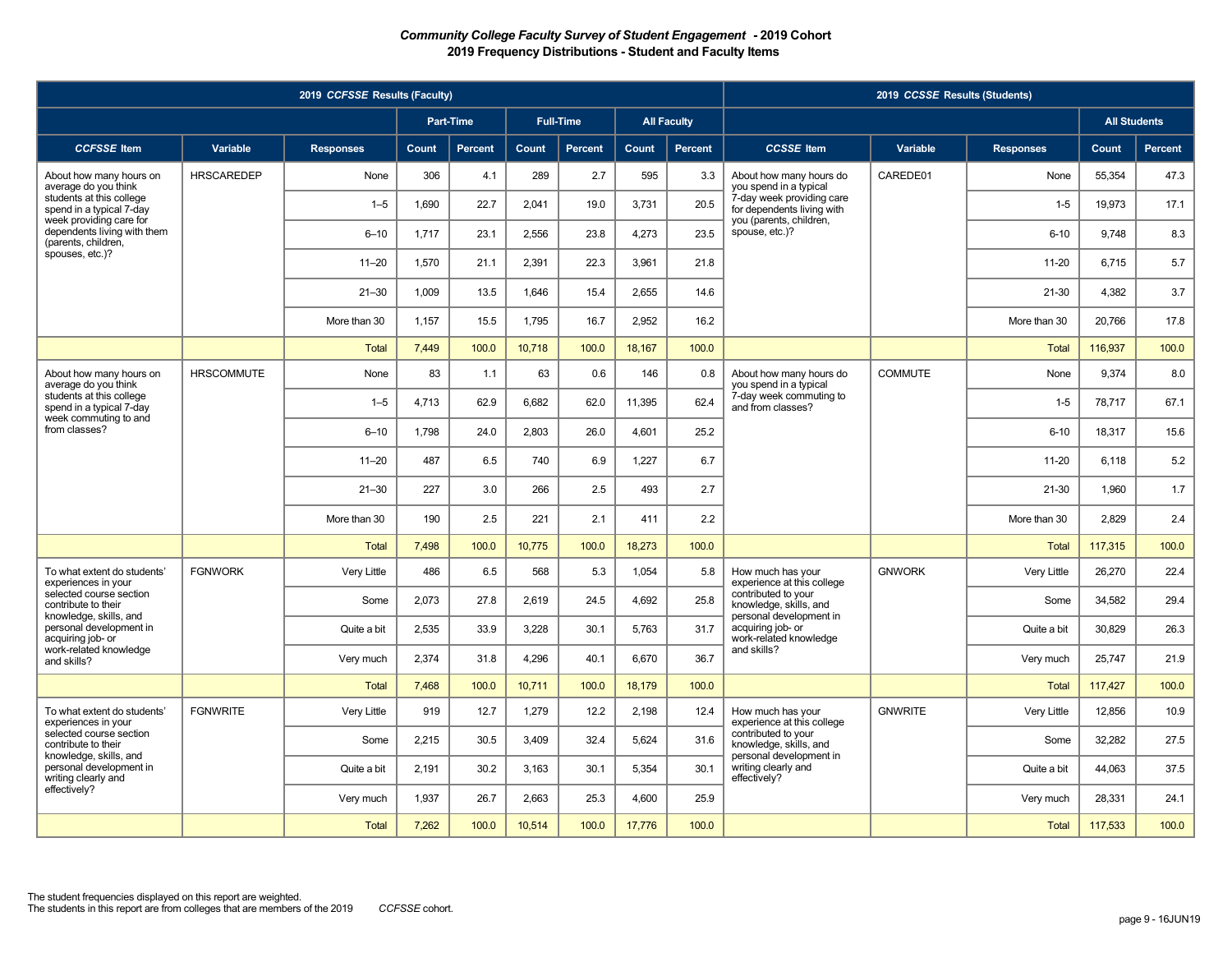|                                                                               |                  | 2019 CCFSSE Results (Faculty) |       |                  |        |                  |        |                    |                                                                          | 2019 CCSSE Results (Students) |                  |                     |                |
|-------------------------------------------------------------------------------|------------------|-------------------------------|-------|------------------|--------|------------------|--------|--------------------|--------------------------------------------------------------------------|-------------------------------|------------------|---------------------|----------------|
|                                                                               |                  |                               |       | <b>Part-Time</b> |        | <b>Full-Time</b> |        | <b>All Faculty</b> |                                                                          |                               |                  | <b>All Students</b> |                |
| <b>CCFSSE</b> Item                                                            | Variable         | <b>Responses</b>              | Count | <b>Percent</b>   | Count  | <b>Percent</b>   | Count  | Percent            | <b>CCSSE</b> Item                                                        | Variable                      | <b>Responses</b> | Count               | <b>Percent</b> |
| To what extent do students'<br>experiences in your                            | <b>FGNSPEAK</b>  | Very Little                   | 704   | 9.6              | 1,085  | 10.2             | 1.789  | 10.0               | How much has your<br>experience at this college                          | <b>GNSPEAK</b>                | Very Little      | 15.521              | 13.2           |
| selected course section<br>contribute to their                                |                  | Some                          | 2,275 | 31.0             | 3,421  | 32.3             | 5,696  | 31.8               | contributed to your<br>knowledge, skills, and                            |                               | Some             | 33,633              | 28.6           |
| knowledge, skills, and<br>personal development in<br>speaking clearly and     |                  | Quite a bit                   | 2.649 | 36.1             | 3.554  | 33.6             | 6.203  | 34.6               | personal development in<br>speaking clearly and<br>effectively?          |                               | Quite a bit      | 40.888              | 34.8           |
| effectively?                                                                  |                  | Very much                     | 1,718 | 23.4             | 2,530  | 23.9             | 4,248  | 23.7               |                                                                          |                               | Very much        | 27,394              | 23.3           |
|                                                                               |                  | <b>Total</b>                  | 7.346 | 100.0            | 10.590 | 100.0            | 17.936 | 100.0              |                                                                          |                               | <b>Total</b>     | 117.436             | 100.0          |
| To what extent do students'<br>experiences in your                            | <b>FGNANALY</b>  | Very Little                   | 135   | 1.8              | 116    | 1.1              | 251    | 1.4                | How much has your<br>experience at this college                          | <b>GNANALY</b>                | Very Little      | 7.175               | 6.1            |
| selected course section<br>contribute to their                                |                  | Some                          | 975   | 13.0             | 1,052  | 9.8              | 2,027  | 11.1               | contributed to your<br>knowledge, skills, and                            |                               | Some             | 26,331              | 22.4           |
| knowledge, skills, and<br>personal development in<br>thinking critically and  |                  | Quite a bit                   | 2.727 | 36.4             | 3.503  | 32.5             | 6.230  | 34.1               | personal development in<br>thinking critically and<br>analytically?      |                               | Quite a bit      | 46.978              | 40.0           |
| analytically?                                                                 |                  | Very much                     | 3.659 | 48.8             | 6.105  | 56.7             | 9.764  | 53.4               |                                                                          |                               | Very much        | 36.905              | 31.4           |
|                                                                               |                  | <b>Total</b>                  | 7.496 | 100.0            | 10.776 | 100.0            | 18.272 | 100.0              |                                                                          |                               | <b>Total</b>     | 117.389             | 100.0          |
| To what extent do students'<br>experiences in your                            | <b>FGNSOLVE</b>  | Very Little                   | 1.985 | 35.2             | 2,531  | 29.4             | 4.516  | 31.7               | How much has your<br>experience at this college                          | <b>GNSOLVE</b>                | Verv Little      | 17.959              | 15.3           |
| selected course section<br>contribute to their                                |                  | Some                          | 1,403 | 24.9             | 2,141  | 24.9             | 3,544  | 24.9               | contributed to your<br>knowledge, skills, and                            |                               | Some             | 33,099              | 28.2           |
| knowledge, skills, and<br>personal development in<br>solving numerical        |                  | Quite a bit                   | 940   | 16.7             | 1.546  | 17.9             | 2.486  | 17.5               | personal development in<br>solving numerical<br>problems?                |                               | Quite a bit      | 38.886              | 33.1           |
| problems?                                                                     |                  | Very much                     | 1.305 | 23.2             | 2,395  | 27.8             | 3.700  | 26.0               |                                                                          |                               | Very much        | 27.481              | 23.4           |
|                                                                               |                  | <b>Total</b>                  | 5.633 | 100.0            | 8.613  | 100.0            | 14.246 | 100.0              |                                                                          |                               | <b>Total</b>     | 117,425             | 100.0          |
| To what extent do students'<br>experiences in your                            | <b>FGNOTHERS</b> | Very Little                   | 555   | 7.5              | 572    | 5.3              | 1.127  | 6.2                | How much has your<br>experience at this college                          | <b>GNOTHERS</b>               | Very Little      | 11.214              | 9.6            |
| selected course section<br>contribute to their                                |                  | Some                          | 2,032 | 27.3             | 2,609  | 24.4             | 4,641  | 25.6               | contributed to your<br>knowledge, skills, and<br>personal development in |                               | Some             | 31,883              | 27.2           |
| knowledge, skills, and<br>personal development in<br>working effectively with |                  | Quite a bit                   | 2.612 | 35.1             | 3.680  | 34.4             | 6.292  | 34.7               | working effectively with<br>others?                                      |                               | Quite a bit      | 41.846              | 35.6           |
| others?                                                                       |                  | Very much                     | 2,242 | 30.1             | 3,834  | 35.8             | 6,076  | 33.5               |                                                                          |                               | Very much        | 32,456              | 27.6           |
|                                                                               |                  | <b>Total</b>                  | 7.441 | 100.0            | 10,695 | 100.0            | 18,136 | 100.0              |                                                                          |                               | <b>Total</b>     | 117,400             | 100.0          |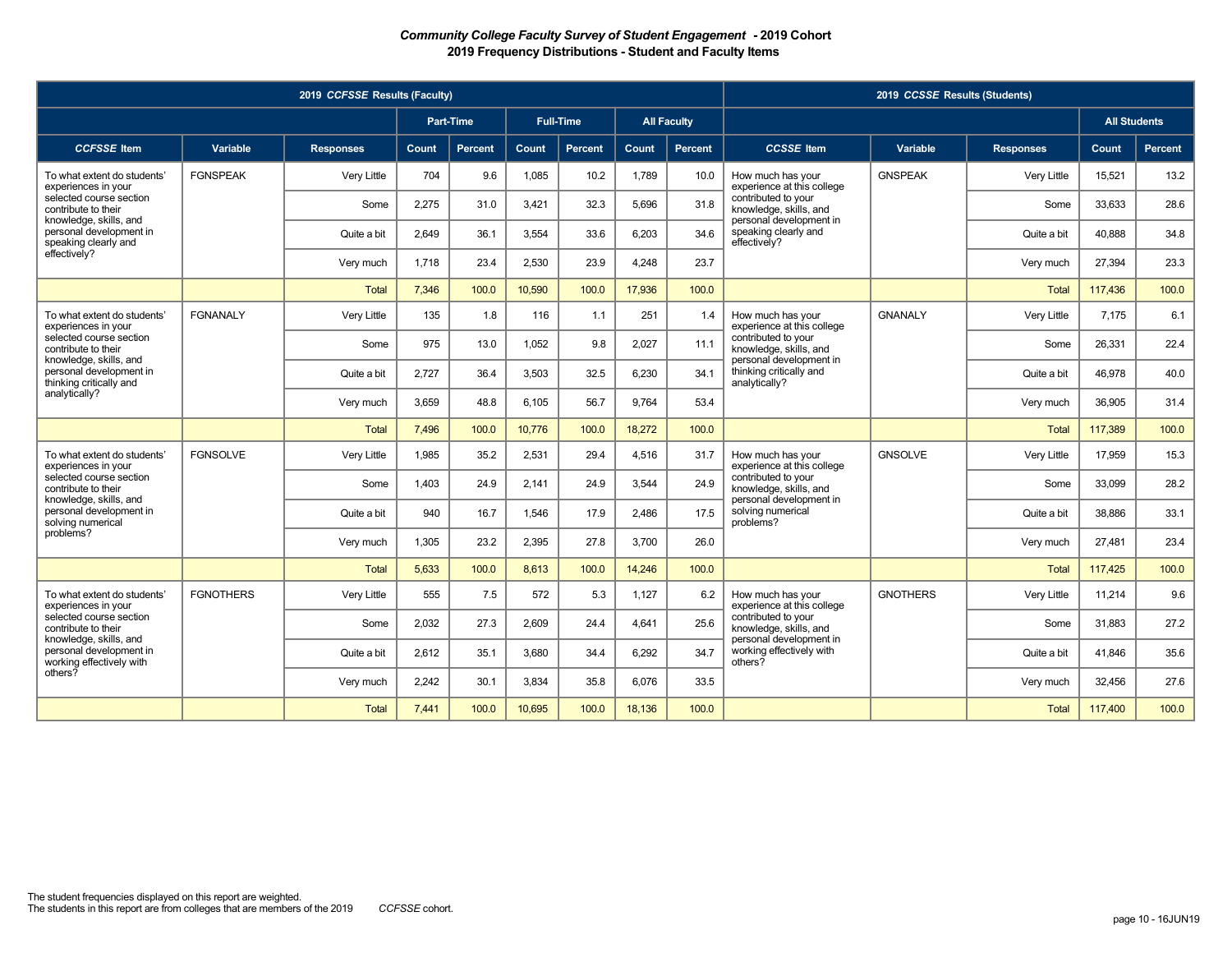|                                                                                |                     | 2019 CCFSSE Results (Faculty) |       |                  |        |                  |        |                    |                                                                               | 2019 CCSSE Results (Students) |                  |                     |                |
|--------------------------------------------------------------------------------|---------------------|-------------------------------|-------|------------------|--------|------------------|--------|--------------------|-------------------------------------------------------------------------------|-------------------------------|------------------|---------------------|----------------|
|                                                                                |                     |                               |       | <b>Part-Time</b> |        | <b>Full-Time</b> |        | <b>All Faculty</b> |                                                                               |                               |                  | <b>All Students</b> |                |
| <b>CCFSSE</b> Item                                                             | Variable            | <b>Responses</b>              | Count | <b>Percent</b>   | Count  | <b>Percent</b>   | Count  | Percent            | <b>CCSSE</b> Item                                                             | Variable                      | <b>Responses</b> | Count               | <b>Percent</b> |
| To what extent do students'<br>experiences in your                             | <b>FGNCARGOAL</b>   | Very Little                   | 1.168 | 16.3             | 1,657  | 16.1             | 2,825  | 16.2               | How much has your<br>experience at this college                               | <b>GNCARGOAL</b>              | Very Little      | 17.921              | 15.3           |
| selected course section<br>contribute to their                                 |                     | Some                          | 2,789 | 39.0             | 3,676  | 35.7             | 6.465  | 37.1               | contributed to your<br>knowledge, skills, and                                 |                               | Some             | 30.610              | 26.1           |
| knowledge, skills, and<br>personal development in<br>developing clearer career |                     | Quite a bit                   | 1.899 | 26.6             | 2,740  | 26.6             | 4,639  | 26.6               | personal development in<br>developing career goals?                           |                               | Quite a bit      | 35,474              | 30.2           |
| qoals?                                                                         |                     | Very much                     | 1.296 | 18.1             | 2.213  | 21.5             | 3,509  | 20.1               |                                                                               |                               | Very much        | 33,333              | 28.4           |
|                                                                                |                     | <b>Total</b>                  | 7.152 | 100.0            | 10.286 | 100.0            | 17.438 | 100.0              |                                                                               |                               | <b>Total</b>     | 117.337             | 100.0          |
| To what extent do students'<br>experiences in your                             | <b>FGNGAINCAR</b>   | Very Little                   | 1,521 | 21.9             | 2,166  | 21.5             | 3,687  | 21.7               | How much has your<br>experience at this college                               | <b>GNGAINCAR</b>              | Very Little      | 23,062              | 19.6           |
| selected course section<br>contribute to their                                 |                     | Some                          | 2.656 | 38.2             | 3,530  | 35.1             | 6.186  | 36.4               | contributed to your<br>knowledge, skills, and                                 |                               | Some             | 33,442              | 28.4           |
| knowledge, skills, and<br>personal development in<br>gaining information about |                     | Quite a bit                   | 1,607 | 23.1             | 2,366  | 23.5             | 3,973  | 23.4               | personal development in<br>gaining information about<br>career opportunities? |                               | Quite a bit      | 31,879              | 27.1           |
| career opportunities?                                                          |                     | Very much                     | 1.168 | 16.8             | 1,998  | 19.9             | 3,166  | 18.6               |                                                                               |                               | Very much        | 29,167              | 24.8           |
|                                                                                |                     | <b>Total</b>                  | 6,952 | 100.0            | 10,060 | 100.0            | 17,012 | 100.0              |                                                                               |                               | <b>Total</b>     | 117,549             | 100.0          |
| How often do you refer<br>students to academic                                 | <b>REFACADADV</b>   | Never                         | 448   | 6.2              | 302    | 2.9              | 750    | 4.2                | How often have you used<br>academic advising/planning                         | <b>FREQACAD</b>               | Never            | 17,744              | 15.4           |
| advising/planning?                                                             |                     | Rarely                        | 1.505 | 21.0             | 1.501  | 14.2             | 3.006  | 16.9               | during the current<br>academic year?                                          |                               | 1 time           | 27.693              | 24.0           |
|                                                                                |                     | Sometimes                     | 3.521 | 49.1             | 5,044  | 47.6             | 8.565  | 48.2               |                                                                               |                               | 2-4 times        | 54.254              | 47.0           |
|                                                                                |                     | Often                         | 1,703 | 23.7             | 3,739  | 35.3             | 5,442  | 30.6               |                                                                               |                               | 5 or more times  | 15,809              | 13.7           |
|                                                                                |                     | <b>Total</b>                  | 7,177 | 100.0            | 10,586 | 100.0            | 17.763 | 100.0              |                                                                               |                               | <b>Total</b>     | 115,499             | 100.0          |
| How often do you refer<br>students to career                                   | <b>REFCARCOUNSL</b> | Never                         | 969   | 13.8             | 967    | 9.3              | 1,936  | 11.1               | How often have you used<br>career counseling during                           | <b>FREQCACOU</b>              | Never            | 70.599              | 61.4           |
| counseling?                                                                    |                     | Rarely                        | 2,250 | 32.2             | 3,297  | 31.8             | 5,547  | 31.9               | the current academic year?                                                    |                               | 1 time           | 20,662              | 18.0           |
|                                                                                |                     | Sometimes                     | 2.824 | 40.4             | 4.590  | 44.2             | 7.414  | 42.7               |                                                                               |                               | 2-4 times        | 18.951              | 16.5           |
|                                                                                |                     | Often                         | 955   | 13.6             | 1,521  | 14.7             | 2,476  | 14.3               |                                                                               |                               | 5 or more times  | 4,707               | 4.1            |
|                                                                                |                     | <b>Total</b>                  | 6.998 | 100.0            | 10,375 | 100.0            | 17,373 | 100.0              |                                                                               |                               | <b>Total</b>     | 114,919             | 100.0          |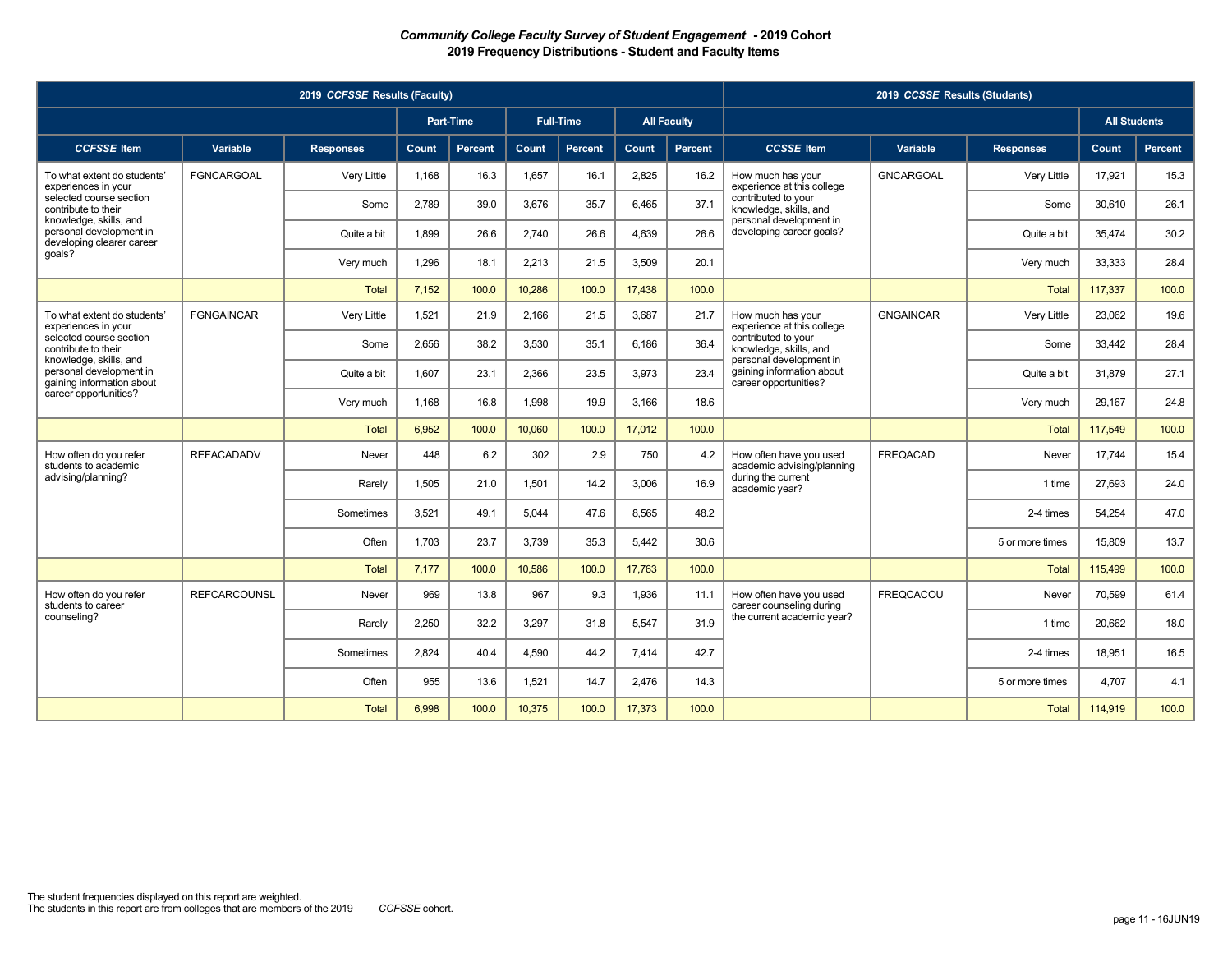|                                                     |                    | 2019 CCFSSE Results (Faculty) |       |                |        |                  |        |                    |                                                       | 2019 CCSSE Results (Students) |                  |                     |                |
|-----------------------------------------------------|--------------------|-------------------------------|-------|----------------|--------|------------------|--------|--------------------|-------------------------------------------------------|-------------------------------|------------------|---------------------|----------------|
|                                                     |                    |                               |       | Part-Time      |        | <b>Full-Time</b> |        | <b>All Faculty</b> |                                                       |                               |                  | <b>All Students</b> |                |
| <b>CCFSSE</b> Item                                  | Variable           | <b>Responses</b>              | Count | <b>Percent</b> | Count  | Percent          | Count  | Percent            | <b>CCSSE</b> Item                                     | Variable                      | <b>Responses</b> | Count               | <b>Percent</b> |
| How often do you refer<br>students to job placement | <b>REFJOBPL</b>    | Never                         | 1.656 | 24.3           | 1.960  | 19.3             | 3.616  | 21.3               | How often have you used<br>job placement services     | <b>FREQJOBPL</b>              | Never            | 100.564             | 88.1           |
| assistance?                                         |                    | Rarely                        | 2.546 | 37.4           | 3,982  | 39.2             | 6,528  | 38.5               | during the current<br>academic year?                  |                               | 1 time           | 7.430               | 6.5            |
|                                                     |                    | Sometimes                     | 2,033 | 29.9           | 3,163  | 31.1             | 5.196  | 30.6               |                                                       |                               | 2-4 times        | 4.588               | 4.0            |
|                                                     |                    | Often                         | 574   | 8.4            | 1,060  | 10.4             | 1,634  | 9.6                |                                                       |                               | 5 or more times  | 1,522               | 1.3            |
|                                                     |                    | <b>Total</b>                  | 6,809 | 100.0          | 10,165 | 100.0            | 16,974 | 100.0              |                                                       |                               | <b>Total</b>     | 114,104             | 100.0          |
| How often do you refer<br>students to peer or other | <b>REFTUTOR</b>    | Never                         | 377   | 5.2            | 295    | 2.8              | 672    | 3.8                | How often have you used<br>peer or other tutoring     | <b>FREQTUTOR</b>              | Never            | 70,789              | 62.1           |
| tutoring?                                           |                    | Rarely                        | 1,185 | 16.4           | 1,353  | 12.8             | 2,538  | 14.3               | during the current<br>academic year?                  |                               | 1 time           | 13,364              | 11.7           |
|                                                     |                    | Sometimes                     | 2.774 | 38.5           | 4.089  | 38.6             | 6.863  | 38.6               |                                                       |                               | 2-4 times        | 16.742              | 14.7           |
|                                                     |                    | Often                         | 2.868 | 39.8           | 4.848  | 45.8             | 7.716  | 43.4               |                                                       |                               | 5 or more times  | 13.096              | 11.5           |
|                                                     |                    | <b>Total</b>                  | 7.204 | 100.0          | 10,585 | 100.0            | 17.789 | 100.0              |                                                       |                               | <b>Total</b>     | 113,991             | 100.0          |
| How often do you refer<br>students to skill labs    | <b>REFSKLLAB</b>   | Never                         | 695   | 9.9            | 721    | 7.0              | 1.416  | 8.2                | How often have you used<br>skill labs (writing, math, | <b>FREQLAB</b>                | Never            | 63.241              | 55.6           |
| (writing, math, etc.)?                              |                    | Rarely                        | 1,354 | 19.3           | 1,946  | 19.0             | 3,300  | 19.1               | etc.) during the current<br>academic year?            |                               | 1 time           | 12,709              | 11.2           |
|                                                     |                    | Sometimes                     | 2,391 | 34.1           | 3,689  | 36.0             | 6,080  | 35.2               |                                                       |                               | 2-4 times        | 19,289              | 16.9           |
|                                                     |                    | Often                         | 2.574 | 36.7           | 3.903  | 38.0             | 6.477  | 37.5               |                                                       |                               | 5 or more times  | 18.571              | 16.3           |
|                                                     |                    | Total                         | 7.014 | 100.0          | 10.259 | 100.0            | 17.273 | 100.0              |                                                       |                               | <b>Total</b>     | 113.810             | 100.0          |
| How often do you refer<br>students to child care?   | <b>REFCHLDCARE</b> | Never                         | 3,462 | 56.0           | 4,262  | 46.5             | 7,724  | 50.3               | How often have you used<br>child care during the      | <b>FREQCHLD</b>               | Never            | 107,910             | 94.9           |
|                                                     |                    | Rarely                        | 1.943 | 31.4           | 3,300  | 36.0             | 5.243  | 34.2               | current academic year?                                |                               | 1 time           | 1.770               | 1.6            |
|                                                     |                    | Sometimes                     | 663   | 10.7           | 1,370  | 15.0             | 2.033  | 13.3               |                                                       |                               | 2-4 times        | 1.861               | 1.6            |
|                                                     |                    | Often                         | 117   | 1.9            | 224    | 2.4              | 341    | 2.2                |                                                       |                               | 5 or more times  | 2,187               | 1.9            |
|                                                     |                    | Total                         | 6,185 | 100.0          | 9,156  | 100.0            | 15,341 | 100.0              |                                                       |                               | Total            | 113,728             | 100.0          |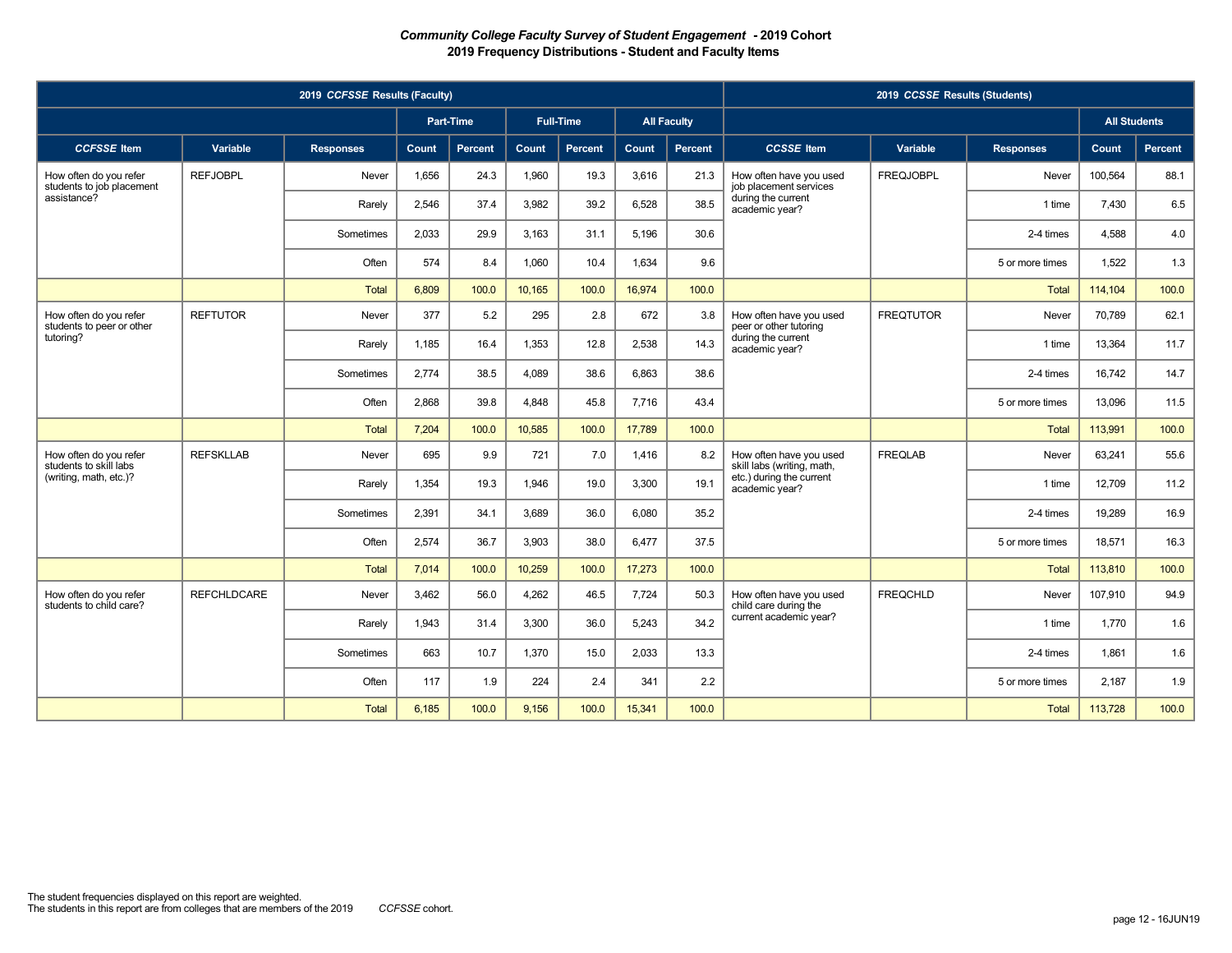|                                                      | 2019 CCSSE Results (Students) |                  |           |                |        |                  |        |                    |                                                                                                                   |                  |                  |         |                     |
|------------------------------------------------------|-------------------------------|------------------|-----------|----------------|--------|------------------|--------|--------------------|-------------------------------------------------------------------------------------------------------------------|------------------|------------------|---------|---------------------|
|                                                      |                               |                  | Part-Time |                |        | <b>Full-Time</b> |        | <b>All Faculty</b> |                                                                                                                   |                  |                  |         | <b>All Students</b> |
| <b>CCFSSE</b> Item                                   | Variable                      | <b>Responses</b> | Count     | <b>Percent</b> | Count  | Percent          | Count  | Percent            | <b>CCSSE</b> Item                                                                                                 | Variable         | <b>Responses</b> | Count   | <b>Percent</b>      |
| How often do you refer<br>students to financial aid  | <b>REFFINAID</b>              | Never            | 1.840     | 27.3           | 1.252  | 12.1             | 3.092  | 18.1               | How often have you used<br>financial aid advising during                                                          | <b>FREQFAADV</b> | Never            | 47.669  | 41.8                |
| advising?                                            |                               | Rarely           | 2,048     | 30.4           | 2,664  | 25.8             | 4.712  | 27.6               | the current academic year?                                                                                        |                  | 1 time           | 22,553  | 19.8                |
|                                                      |                               | Sometimes        | 2,152     | 31.9           | 4,497  | 43.5             | 6.649  | 38.9               |                                                                                                                   |                  | 2-4 times        | 30,303  | 26.5                |
|                                                      |                               | Often            | 702       | 10.4           | 1,920  | 18.6             | 2,622  | 15.4               |                                                                                                                   |                  | 5 or more times  | 13,620  | 11.9                |
|                                                      |                               | Total            | 6,742     | 100.0          | 10,333 | 100.0            | 17,075 | 100.0              |                                                                                                                   |                  | <b>Total</b>     | 114,146 | 100.0               |
| How often do you refer<br>students to computer labs? | <b>REFCOMPLAB</b>             | Never            | 1.316     | 19.1           | 1,234  | 12.0             | 2.550  | 14.9               | How often have you used<br>the computer lab during the<br>current academic year?                                  | <b>FREQCOMLB</b> | Never            | 43.650  | 38.3                |
|                                                      |                               | Rarely           | 1,445     | 21.0           | 2,152  | 20.9             | 3,597  | 21.0               |                                                                                                                   |                  | 1 time           | 13,304  | 11.7                |
|                                                      |                               | Sometimes        | 2.356     | 34.3           | 3.992  | 38.9             | 6.348  | 37.0               |                                                                                                                   |                  | 2-4 times        | 23,711  | 20.8                |
|                                                      |                               | Often            | 1.760     | 25.6           | 2,897  | 28.2             | 4,657  | 27.2               |                                                                                                                   |                  | 5 or more times  | 33.285  | 29.2                |
|                                                      |                               | Total            | 6.877     | 100.0          | 10,275 | 100.0            | 17.152 | 100.0              |                                                                                                                   |                  | <b>Total</b>     | 113,951 | 100.0               |
| How often do you refer<br>students to student        | <b>REFSTUORG</b>              | Never            | 1.957     | 28.8           | 1.434  | 13.8             | 3.391  | 19.8               | How often have you used<br>student organizations<br>during the current<br>academic year?                          | <b>FREQSTORG</b> | Never            | 87.218  | 76.9                |
| organizations                                        |                               | Rarely           | 2,317     | 34.1           | 3,321  | 32.0             | 5,638  | 32.9               |                                                                                                                   |                  | 1 time           | 10,488  | 9.2                 |
|                                                      |                               | Sometimes        | 1,980     | 29.2           | 4,132  | 39.9             | 6,112  | 35.6               |                                                                                                                   |                  | 2-4 times        | 9,532   | 8.4                 |
|                                                      |                               | Often            | 537       | 7.9            | 1.479  | 14.3             | 2.016  | 11.8               |                                                                                                                   |                  | 5 or more times  | 6.238   | 5.5                 |
|                                                      |                               | Total            | 6,791     | 100.0          | 10.366 | 100.0            | 17.157 | 100.0              |                                                                                                                   |                  | Total            | 113,477 | 100.0               |
| How often do you refer<br>students to transfer       | <b>REFTRANSADV</b>            | Never            | 1,549     | 22.8           | 986    | 9.5              | 2,535  | 14.8               | <b>FREQTRADV</b><br>How often have you used<br>transfer advising/planning<br>during the current<br>academic year? |                  | Never            | 70,243  | 62.4                |
| advising/planning?                                   |                               | Rarely           | 1,966     | 29.0           | 2.415  | 23.4             | 4,381  | 25.6               |                                                                                                                   |                  | 1 time           | 20,574  | 18.3                |
|                                                      |                               | Sometimes        | 2,380     | 35.1           | 4.698  | 45.5             | 7.078  | 41.3               |                                                                                                                   | 2-4 times        | 16.385           | 14.5    |                     |
|                                                      |                               | Often            | 889       | 13.1           | 2,236  | 21.6             | 3,125  | 18.3               |                                                                                                                   |                  | 5 or more times  | 5,443   | 4.8                 |
|                                                      |                               | Total            | 6,784     | 100.0          | 10,335 | 100.0            | 17,119 | 100.0              |                                                                                                                   |                  | Total            | 112,645 | 100.0               |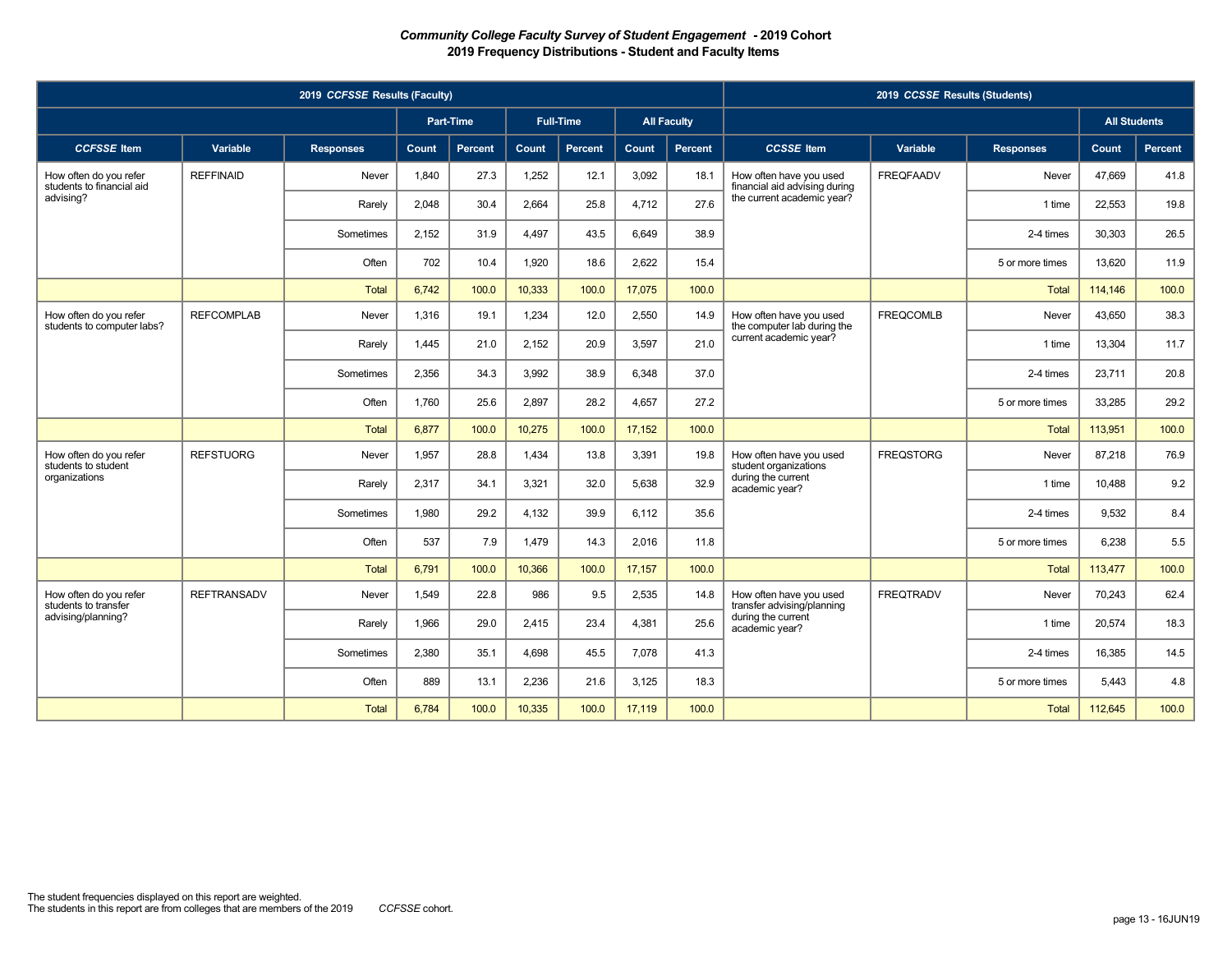|                                                    | 2019 CCSSE Results (Students) |                  |              |                |        |                  |              |                    |                                                                                                              |                     |                  |         |                     |        |      |
|----------------------------------------------------|-------------------------------|------------------|--------------|----------------|--------|------------------|--------------|--------------------|--------------------------------------------------------------------------------------------------------------|---------------------|------------------|---------|---------------------|--------|------|
|                                                    |                               |                  | Part-Time    |                |        | <b>Full-Time</b> |              | <b>All Faculty</b> |                                                                                                              |                     |                  |         | <b>All Students</b> |        |      |
| <b>CCFSSE</b> Item                                 | Variable                      | <b>Responses</b> | <b>Count</b> | <b>Percent</b> | Count  | Percent          | <b>Count</b> | Percent            | <b>CCSSE</b> Item                                                                                            | Variable            | <b>Responses</b> | Count   | <b>Percent</b>      |        |      |
| How often do you refer<br>students to library      | <b>REFLIBRARY</b>             | Never            | 591          | 8.2            | 585    | 5.5              | 1,176        | 6.6                | How often have you used<br>library resources and<br>services during the current<br>academic year?            | <b>FREQLIB</b>      | Never            | 34,205  | 30.1                |        |      |
| resources and services?                            |                               | Rarely           | 1,205        | 16.8           | 1,935  | 18.3             | 3,140        | 17.7               |                                                                                                              |                     | 1 time           | 17,374  | 15.3                |        |      |
|                                                    |                               | Sometimes        | 2,683        | 37.4           | 4,272  | 40.5             | 6,955        | 39.2               |                                                                                                              |                     | 2-4 times        | 30,072  | 26.4                |        |      |
|                                                    |                               | Often            | 2,696        | 37.6           | 3,759  | 35.6             | 6,455        | 36.4               |                                                                                                              |                     | 5 or more times  | 32.072  | 28.2                |        |      |
|                                                    |                               | <b>Total</b>     | 7,175        | 100.0          | 10,551 | 100.0            | 17,726       | 100.0              |                                                                                                              |                     | <b>Total</b>     | 113,722 | 100.0               |        |      |
| How often do you refer<br>students to services for | <b>REFDISABL</b>              | Never            | 625          | 8.9            | 369    | 3.5              | 994          | 5.7                | How often have you used<br>services for students with                                                        | <b>FREQDISABSVC</b> | Never            | 103,483 | 90.5                |        |      |
| students with disabilities?                        |                               | Rarely           | 1,705        | 24.2           | 2,225  | 21.2             | 3,930        | 22.4               | disabilities during the<br>current academic year?                                                            |                     | 1 time           | 3,756   | 3.3                 |        |      |
|                                                    |                               | Sometimes        | 3,211        | 45.5           | 5,545  | 53.0             | 8.756        | 50.0               |                                                                                                              |                     | 2-4 times        | 3.617   | 3.2                 |        |      |
|                                                    |                               | Often            | 1,510        | 21.4           | 2,333  | 22.3             | 3,843        | 21.9               |                                                                                                              |                     | 5 or more times  | 3,536   | 3.1                 |        |      |
|                                                    |                               | <b>Total</b>     | 7,051        | 100.0          | 10,472 | 100.0            | 17,523       | 100.0              |                                                                                                              |                     | <b>Total</b>     | 114,392 | 100.0               |        |      |
| How often do you refer<br>students to services for | <b>REFMILVET</b>              | Never            | 1,594        | 23.7           | 1,392  | 13.6             | 2,986        | 17.6               | How often have you used<br>services for active military<br>and veterans during the<br>current academic year? | <b>FREQMILSVCS</b>  | Never            | 106,028 | 92.7                |        |      |
| active military and<br>veterans?                   |                               | Rarely           | 2,308        | 34.4           | 3,595  | 35.2             | 5,903        | 34.9               |                                                                                                              |                     | 1 time           | 2,578   | 2.3                 |        |      |
|                                                    |                               | Sometimes        | 2.141        | 31.9           | 4.083  | 39.9             | 6,224        | 36.7               |                                                                                                              |                     | 2-4 times        | 2.941   | 2.6                 |        |      |
|                                                    |                               | Often            | 669          | 10.0           | 1,155  | 11.3             | 1,824        | 10.8               |                                                                                                              |                     | 5 or more times  | 2.839   | 2.5                 |        |      |
|                                                    |                               | <b>Total</b>     | 6,712        | 100.0          | 10,225 | 100.0            | 16,937       | 100.0              |                                                                                                              |                     | <b>Total</b>     | 114,386 | 100.0               |        |      |
| How important do you<br>believe academic           | <b>SIGACADADV</b>             | Not at all       | 45           | 0.6            | 68     | 0.6              | 113          | 0.6                | How important is academic<br>advising/planning to you at                                                     | <b>IMPACAD</b>      | Not at all       | 7.715   | 6.9                 |        |      |
| advising/planning is to<br>students?               |                               |                  |              | Somewhat       | 922    | 12.4             | 985          | 9.2                | 1,907                                                                                                        | 10.5                | this college?    |         | Somewhat            | 25,358 | 22.8 |
|                                                    |                               | Very             | 6.449        | 87.0           | 9.655  | 90.2             | 16.104       | 88.9               |                                                                                                              |                     | Very             | 78.365  | 70.3                |        |      |
|                                                    |                               | <b>Total</b>     | 7,416        | 100.0          | 10,708 | 100.0            | 18,124       | 100.0              |                                                                                                              |                     | <b>Total</b>     | 111,438 | 100.0               |        |      |
| How important do you<br>believe career counseling  | SIGCARCOUNSL                  | Not at all       | 62           | 0.8            | 129    | 1.2              | 191          | 1.1                | How important is career<br>counseling to you at this<br>college?                                             | <b>IMPCACOU</b>     | Not at all       | 23.709  | 21.7                |        |      |
| is to students?                                    |                               | Somewhat         | 1.454        | 19.6           | 2,415  | 22.6             | 3.869        | 21.4               |                                                                                                              |                     | Somewhat         | 29.898  | 27.4                |        |      |
|                                                    |                               | Very             | 5,896        | 79.5           | 8,155  | 76.2             | 14,051       | 77.6               |                                                                                                              |                     | Very             | 55,446  | 50.8                |        |      |
|                                                    |                               | <b>Total</b>     | 7,412        | 100.0          | 10,699 | 100.0            | 18,111       | 100.0              |                                                                                                              |                     | <b>Total</b>     | 109,053 | 100.0               |        |      |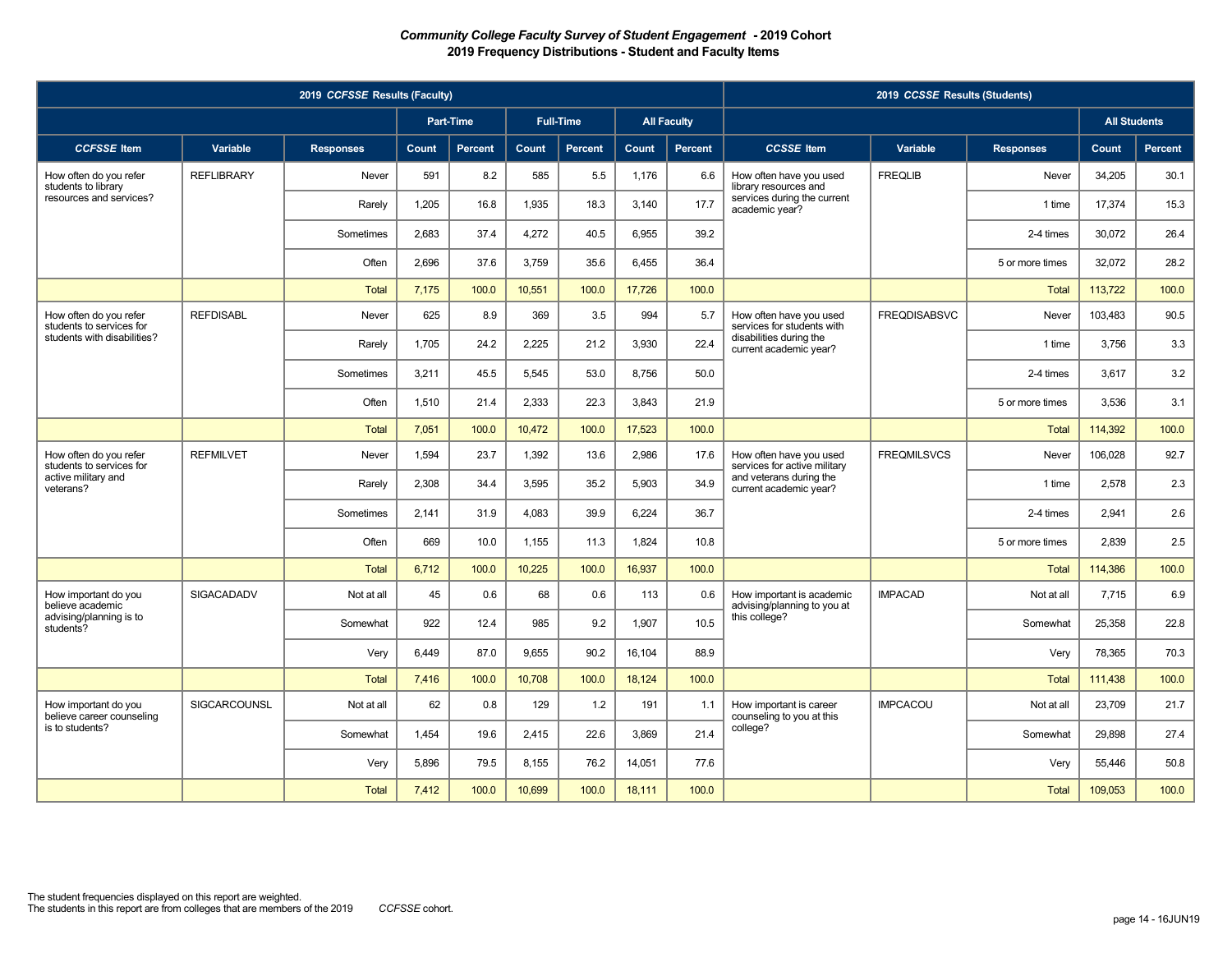| 2019 CCFSSE Results (Faculty)                                               |                    |                  |              |                |        |                  |        |                    | 2019 CCSSE Results (Students)                                                    |                 |                  |                     |                |        |      |
|-----------------------------------------------------------------------------|--------------------|------------------|--------------|----------------|--------|------------------|--------|--------------------|----------------------------------------------------------------------------------|-----------------|------------------|---------------------|----------------|--------|------|
|                                                                             |                    |                  |              | Part-Time      |        | <b>Full-Time</b> |        | <b>All Faculty</b> |                                                                                  |                 |                  | <b>All Students</b> |                |        |      |
| <b>CCFSSE</b> Item                                                          | Variable           | <b>Responses</b> | <b>Count</b> | <b>Percent</b> | Count  | <b>Percent</b>   | Count  | <b>Percent</b>     | <b>CCSSE</b> Item                                                                | <b>Variable</b> | <b>Responses</b> | Count               | <b>Percent</b> |        |      |
| How important do you<br>believe job placement<br>assistance is to students? | <b>SIGJOBPL</b>    | Not at all       | 116          | 1.6            | 209    | 2.0              | 325    | 1.8                | How important is job<br>placement assistance to                                  | <b>IMPJOBPL</b> | Not at all       | 36.834              | 34.3           |        |      |
|                                                                             |                    | Somewhat         | 1,861        | 25.2           | 3,239  | 30.3             | 5,100  | 28.2               | you at this college?                                                             |                 | Somewhat         | 31,515              | 29.3           |        |      |
|                                                                             |                    | Very             | 5,419        | 73.3           | 7,240  | 67.7             | 12,659 | 70.0               |                                                                                  |                 | Very             | 39,040              | 36.4           |        |      |
|                                                                             |                    | <b>Total</b>     | 7,396        | 100.0          | 10,688 | 100.0            | 18,084 | 100.0              |                                                                                  |                 | <b>Total</b>     | 107,389             | 100.0          |        |      |
| How important do you<br>believe peer or other                               | <b>SIGTUTOR</b>    | Not at all       | 73           | 1.0            | 106    | 1.0              | 179    | 1.0                | How important is peer or<br>other tutoring to you at this                        | <b>IMPTUTOR</b> | Not at all       | 28,217              | 26.2           |        |      |
| tutoring is to students?                                                    |                    | Somewhat         | 1,728        | 23.3           | 2,085  | 19.5             | 3,813  | 21.1               | college?                                                                         |                 | Somewhat         | 31,383              | 29.1           |        |      |
|                                                                             |                    | Very             | 5,605        | 75.7           | 8,508  | 79.5             | 14,113 | 78.0               |                                                                                  |                 | Very             | 48,100              | 44.7           |        |      |
|                                                                             |                    | <b>Total</b>     | 7,406        | 100.0          | 10,699 | 100.0            | 18,105 | 100.0              |                                                                                  |                 | <b>Total</b>     | 107,699             | 100.0          |        |      |
| How important do you<br>believe skill labs (writing,                        | <b>SIGSKLLAB</b>   | Not at all       | 81           | 1.1            | 126    | 1.2              | 207    | 1.1                | How important are skill labs<br>(writing, math, etc.) to you<br>at this college? | <b>IMPLAB</b>   | Not at all       | 26,261              | 24.5           |        |      |
| math, etc.) are to students?                                                |                    | Somewhat         | 1,428        | 19.3           | 2,048  | 19.2             | 3,476  | 19.2               |                                                                                  |                 | Somewhat         | 31,986              | 29.8           |        |      |
|                                                                             |                    | Very             | 5,890        | 79.6           | 8,501  | 79.6             | 14,391 | 79.6               |                                                                                  |                 | Very             | 49,051              | 45.7           |        |      |
|                                                                             |                    | <b>Total</b>     | 7,399        | 100.0          | 10,675 | 100.0            | 18,074 | 100.0              |                                                                                  |                 | <b>Total</b>     | 107,297             | 100.0          |        |      |
| How important do you<br>believe child care is to                            | <b>SIGCHLDCARE</b> | Not at all       | 491          | 6.6            | 564    | 5.3              | 1.055  | 5.8                | How important is child care<br>to you at this college?                           | <b>IMPCHLD</b>  | Not at all       | 54.007              | 50.9           |        |      |
| students?                                                                   |                    | Somewhat         | 3,349        | 45.3           | 4,342  | 40.7             | 7,691  | 42.6               |                                                                                  |                 | Somewhat         | 19,481              | 18.4           |        |      |
|                                                                             |                    | Very             | 3,553        | 48.1           | 5,773  | 54.1             | 9,326  | 51.6               |                                                                                  |                 | Very             | 32,569              | 30.7           |        |      |
|                                                                             |                    | <b>Total</b>     | 7,393        | 100.0          | 10,679 | 100.0            | 18,072 | 100.0              |                                                                                  |                 | <b>Total</b>     | 106,057             | 100.0          |        |      |
| How important do you<br>believe financial aid                               | <b>SIGFINAID</b>   | Not at all       | 96           | 1.3            | 67     | 0.6              | 163    | 0.9                | How important is financial<br>aid advising to you at this                        | <b>IMPFAADV</b> | Not at all       | 19.897              | 18.4           |        |      |
| advising is to students?                                                    |                    |                  |              | Somewhat       | 1,271  | 17.2             | 1,338  | 12.5               | 2,609                                                                            | 14.4            | college?         |                     | Somewhat       | 18,773 | 17.4 |
|                                                                             |                    | Very             | 6,035        | 81.5           | 9,288  | 86.9             | 15,323 | 84.7               |                                                                                  |                 | Very             | 69,400              | 64.2           |        |      |
|                                                                             |                    | <b>Total</b>     | 7,402        | 100.0          | 10,693 | 100.0            | 18,095 | 100.0              |                                                                                  |                 | <b>Total</b>     | 108,070             | 100.0          |        |      |
| How important do you<br>believe computer labs are                           | <b>SIGCOMPLAB</b>  | Not at all       | 114          | 1.5            | 158    | 1.5              | 272    | 1.5                | How important are<br>computer labs to you at this                                | <b>IMPCOMLB</b> | Not at all       | 21,373              | 19.8           |        |      |
| to students?                                                                |                    | Somewhat         | 2.051        | 27.7           | 2.885  | 27.0             | 4.936  | 27.3               | college?                                                                         |                 | Somewhat         | 28.926              | 26.8           |        |      |
|                                                                             |                    | Very             | 5,227        | 70.7           | 7,640  | 71.5             | 12,867 | 71.2               |                                                                                  |                 | Very             | 57,654              | 53.4           |        |      |
|                                                                             |                    | <b>Total</b>     | 7,392        | 100.0          | 10,683 | 100.0            | 18,075 | 100.0              |                                                                                  |                 | <b>Total</b>     | 107,952             | 100.0          |        |      |